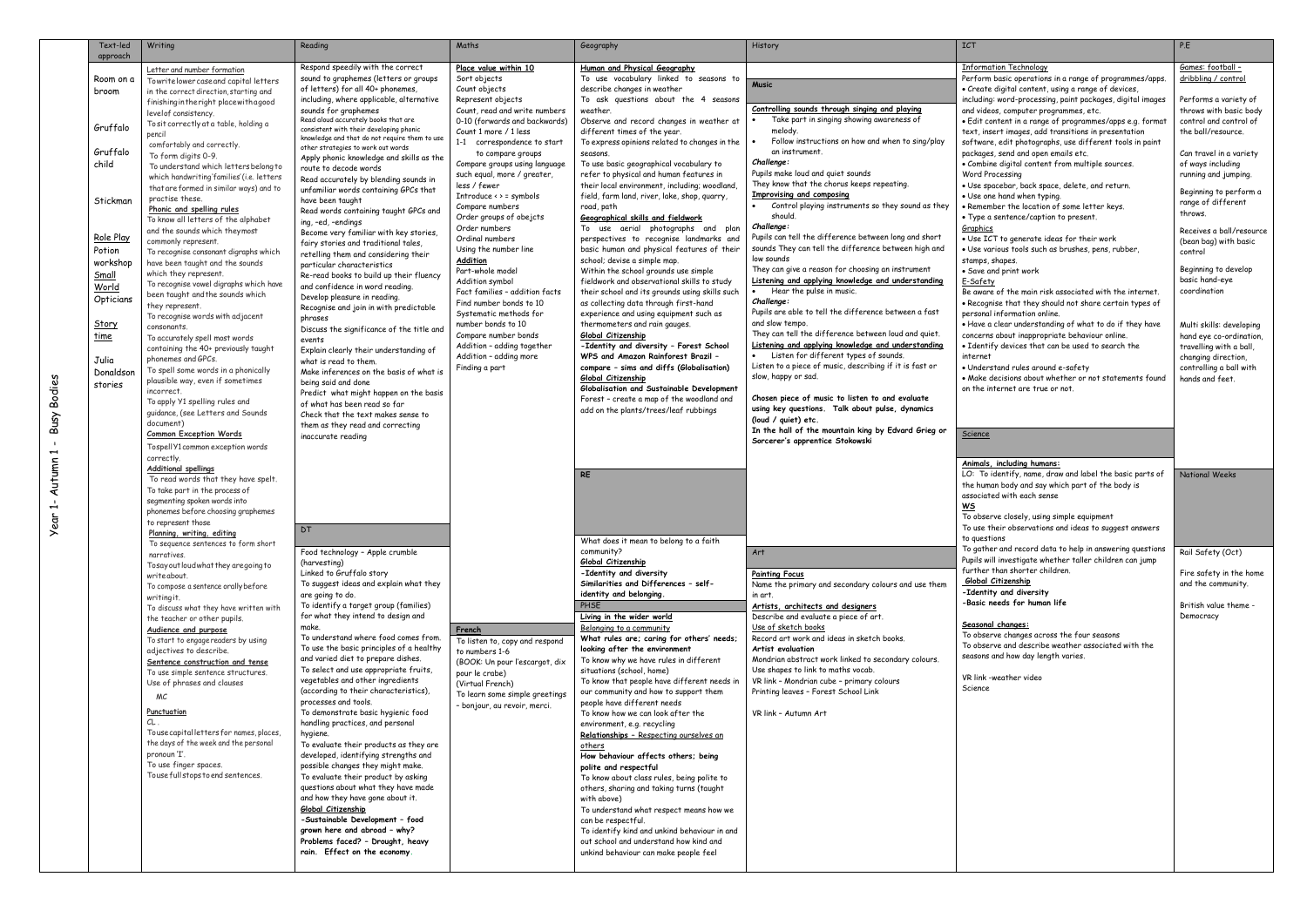| Respond speedily with the correct<br><b>Information Technology</b><br>Subtraction<br>Significant historical events - Gunpowder Plot<br>Gymnastics<br>Letter and number formation<br>Part-whole model<br>sound to graphemes (letters or<br>. Create digital content, using a range of devices,<br>Dogger<br>Changes within and beyond living memory - Toys<br>Towrite lower case and capital letters in the<br><b>Music</b><br>groups of letters) for all 40+<br>Subtraction - taking away,<br>including: word-processing, paint packages, digital<br>Balance, co-ordination,<br>correct direction, starting and finishing in the<br>Chronology<br>phonemes, including, where<br>how many left? Crossing<br>images and videos, computer programmes, etc.<br>agility.<br>right placewithagood level of consistency.<br>Understand the difference between things that happened in the past and<br>Non-Fiction<br>Controlling sounds<br>applicable, alternative sounds for<br>· Edit content in a range of programmes/apps e.g.<br>out<br>To sit correctly at a table, holding apencil<br>the present (Gunpowder Plot).<br>texts -<br>through singing and<br>graphemes<br>format text, insert images, add transitions in<br>Link movement to<br>Subtraction - taking away,<br>comfortably and correctly.<br>Describe things that happened to themselves and other people in the past.<br><b>TOYS</b><br>Read aloud accurately books that are<br>playing<br>presentation software, edit photographs, use<br>how many left?<br>To form digits 0-9.<br>Order a set of events (GP Plot) or objects (toys).<br>consistent with their developing phonic<br>Take part in singing<br>Introducing the<br>different tools in paint packages, send and open<br>To understand which letters belong to which<br>Use a timeline to place important events.<br>knowledge and that do not require them to<br>showing awareness<br>Toys in<br>Subtraction symbol<br>emails etc.<br>shapes for fireworks.<br>handwriting'families' (i.e. letters that are<br>Use words and phrases such as: now, yesterday, last week, when I was<br>use other strategies to work out words<br>of melody.<br>Video<br>Subtraction - finding a<br>space<br>formed in similar ways) and to practise these.<br>younger, a long time ago, a very long time ago, before I was born, when my<br>Apply phonic knowledge and skills as<br>Follow instructions<br>part, breaking apart<br>• Capture quality video<br>Copies and explores<br>Phonic and spelling rules<br>parents/carers were young.<br>the route to decode words<br>on how and when to<br>Fact families<br>. Discuss which videos to keep and which to delete<br>To know all letters of the alphabet and the<br>Range and depth of historical knowledge<br>Everywhere<br>Read accurately by blending sounds<br>sing/play an<br>• Select the correct feature on technology to<br>some control and<br>Subtraction -counting<br>sounds which theymost commonly represent.<br>Begin to describe similarities and differences in artefacts.<br>in unfamiliar words containing GPCs<br>Bear<br>instrument.<br>record video rather than images<br>coordination.<br>back<br>To recognise consonant digraphs which have<br>Recall some facts about people/events before living memory.<br>that have been taught<br>Julia<br>Imitate changes in<br>Children to create a video to report on the seasonal<br>Subtraction - finding the<br>been taught and the sounds which they<br>Drama - Why people did things in the past.<br>Read words containing taught GPCs<br>Donaldson<br>pitch - high and low.<br>changes and the weather.<br>difference<br>Use a range of sources (people - visit - information texts) to find out<br>represent.<br>and ing, -ed, -endings<br>body shapes<br>Challenge:<br>Digital Literacy<br>Comparing addition and<br>To recognise vowel digraphs which have been<br>characteristic features of past.<br>Become very familiar with key<br>Pupils make loud and<br>Independently perform basic operations on a digital<br>subtraction statements<br>Letter to<br>Performs at different<br>taught and the sounds which they represent.<br>Interpretations of History<br>stories, fairy stories and traditional<br>quiet sounds<br>device (this includes PC's, tablets, cameras, robots<br>a+b>c<br>Santa - toy<br>To recognise words with adjacent<br>Begin to identify different ways to present the past e.g. photos, artefacts,<br>levels<br>tales, retelling them and considering<br>They know that the<br>etc.) e.g. switch on/off, log on/off, open/close<br>Comparing addition and<br>stories, adults talking about the past, video clips, websites.<br>consonants.<br>lists -<br>their particular characteristics<br>Can perform 2 footed<br>chorus keeps repeating.<br>programmes and apps, enter text etc.<br>subtraction statements<br>To accurately spell most words containing<br><b>Historical Enguiry</b><br>Re-read books to build up their<br>descriptions<br>jump<br><b>Improvising and</b><br>Technology use<br>a+b>c+d<br>the 40+ previously taught phonemes and<br>Sort artefacts 'then' and 'now'.<br>fluency and confidence in word<br>composing<br>Place value within 20<br>. Recognise the ways we use technology in our<br>GPCs.<br>Look at objects/pictures from the past and ask questions and answer<br>reading.<br>Can use equipment<br>Create patterns of<br>Count forwards and<br>classroom.<br>To spell some words in a phonically plausible<br>questions i.e., "What things are old and which are new?" "What were they<br>Develop pleasure in reading.<br>safely<br>Role Play<br>sounds - long/short,<br>backwards and write<br>. Recognise ways that technology is used in my home<br>way, even if sometimes incorrect.<br>used for?"<br>Recognise and join in with<br>high/low,<br>numbers to 20 in numerals<br>Toy Shop /<br>and community.<br>Balances with some<br>To apply Y1 spelling rules and guidance,<br>Speaking and listening - links to English.<br>predictable phrases<br>loud/quiet.<br>. Begin to identify some of the benefits of using<br>and words.<br>control<br>(see Letters and Sounds document)<br>museum<br>Organisation and Communication<br>Discuss the significance of the title<br>Create a simple<br>Numbers from 11-20<br>technology.<br><b>Common Exception Words</b><br>Use timelines to sort events or objects into groups - then and now.<br>Small World<br>and events<br>Can link 2-3 simple<br>rhythm sequence by<br>Tens and ones<br>Computer navigation<br>Writing - reports, labelling.<br>Post Office<br>Explain clearly their understanding<br>Tospell Y1 common exception words correctly.<br>movements<br>clapping<br>. Begin to navigate to their folder on Shared drive<br>Count one more and one<br><b>ICT</b><br>of what is read to them.<br><b>Additional spellings</b><br>Control playing<br>with support<br>less<br>Use of interactive whiteboard for teacher to model finding out information<br>Make inferences on the basis of what<br>To read words that they have spelt.<br>Hook<br>instruments so they<br>Recap E-safety - Identify what things count as<br>Compare groups of<br>and display pictures.<br>is being said and done<br>To take part in the process of segmenting<br>Class mascot<br>sound as they<br>personal information<br>objects<br>Begin to present their work and appreciate the value of ICT to enhance and<br>Predict what might happen on the<br>spoken words into phonemes before<br>National weeks<br>should.<br>• Identify when inappropriate content is accessed<br>Compare numbers<br>refine its quality.<br>basis of what has been read so far<br>choosing graphemes to represent those<br>Challenge:<br>Order groups of objects<br>and know how to act appropriately<br>Anti-Bullying Week<br>Check that the text makes sense to<br>To spell simple compound words (e.g. dustbin,<br>Pupils can tell the<br>Order numbers<br>(Nov)<br>them as they read and correcting<br>football).<br>difference between long<br>Shape<br>Science<br>inaccurate reading<br>To begin to use the prefix un-<br>Recognise and name<br>and short sounds They<br>Everyday materials: physical properties<br>common 2-D and 3-D<br>can tell the difference<br>Planning, writing, editing<br>LO: To distinguish between an object and the<br>Art<br>(Nov)<br>To sequence sentences to form short<br>shapes, including:<br>between high and low<br>material from which it is made<br>2-D shapes [e.g.<br>narratives.<br>sounds<br>Drawing focus<br>To identify and name a variety of everyday<br>Universal Children's Day<br>Tosayout loud what they are going to write<br>rectangles (including<br>Experiment with graded pencils to produce a range of lines and patterns.<br>They can give a reason<br>materials, including wood, plastic, glass, metal,<br>(Nov)<br>squares), circles and<br>about.<br>for choosing an<br>water and rock.<br>To compose a sentence orally before writing it.<br>triangles]<br>instrument<br>Use of sketch books<br>To describe the simple physical properties of a<br>To discuss what they have written with the<br>3-D shapes [e.g.<br>Record art work and ideas in sketch books<br><b>Listening and applying</b><br>variety of everyday materials<br>British values - mutual<br>teacher or other pupils.<br>cuboids (including<br>knowledge and<br>To compare and group together a variety of<br>respect<br>cubes), pyramids and<br>Audience and purpose<br>understanding<br>Drawing: line and pattern<br>everyday materials on the basis of their simple<br>To start to engage readers by using<br>spheres].<br>Hear the pulse in<br>CHRISTMAS CARDS - make lines and patterns<br>physical properties.<br>adjectives to describe.<br>music.<br>$\underline{\mathsf{w}}$ s<br>Identify texture -<br><b>RE</b><br>To observe closely, using simple equipment<br>To begin touse anumber of simple features of<br>one sound or<br>To perform simple tests<br>different text types and to make relevant<br>several sounds?<br>Who is a Christian and<br>To suggest answers to questions<br>choices about subject matter and appropriate<br>Say what they like<br>what do they believe?<br>French<br>Pupils will investigate which materials will be the<br>vocabulary choices.<br>or dislike about a<br>most suitable for keeping a class bear / Paddington<br>To listen to, copy and respond to<br>Sentence construction and tense<br>piece of music.<br>dry.<br>numbers 6-12<br>To use simple sentence structures.<br>Visits / visitors /<br>Challenge:<br>How and why do we<br>Global Citizenship<br>(BOOK: Un pour l'escargot, dix pour<br>Use of phrases and clauses<br>Events<br>Pupils are able to tell the<br>celebrate special and<br>-Sustainable Development - Recyclable and non-<br>le crabe)<br>Partake Theatre<br>МC<br>difference between a<br>sacred times?<br>recyclable - war on plastic.<br>(Virtual French)<br>PHSE<br><b>TOYS</b><br>MC cc MC<br>fast<br>Seasonal changes:<br>To listen to, copy and respond to<br>and slow tempo.<br>VR link -<br>To observe changes across the four seasons<br>MC, cc MC<br>basic greetings<br>Health and Well-being<br>They can tell the<br>To observe and describe weather associated with<br>- bonjour, au revoir, merci<br>Keeping safe<br>Punctuation<br>difference between loud<br>RE - festivals and<br>the seasons and how day length varies.<br><b>MUSEUM LOANS -</b><br>How rules and age restrictions help us; keeping safe online<br>CL<br>and quiet.<br>Christmas<br><b>TOYS</b><br>To use capital letters for names, places, the<br>To know why there are age restrictions on TV and film, games, toys or play<br><b>Listening and applying</b><br>days of the week and the personal pronoun 'I'.<br>areas<br>knowledge and<br>To know how to keep safe online (password, no name, no pictures of home)<br>To use finger spaces.<br>understanding<br>Touch<br>Touse full stops to end sentences.<br>To know what to do if something worries them online<br>Listen for<br>To begin to use question marks.<br>Relationships<br>different types of<br>Grandparents to talk<br>Safe Relationships<br>sounds.<br>about toys<br>Recognising privacy; staying safe; seeking permission<br>Know how sounds<br>To identify different types of touch and how they make us feel (e.g. hugs,<br>are made and<br>Mr Wilson - table<br>tickling, kisses and punches)<br>changed.<br>To know what it means to keep something private<br>Listen to a piece of<br>To know what parts of our bodies are private and when someone is able to<br>music, describing if it is<br>ask to look at or touch them.<br>fast or slow, happy or<br>To know that we can say no if we feel uncomfortable if someone wants to<br>sad.<br>touch our bodies | Text-led<br>approach | Writing | Reading | Maths | History | Geography | <b>ICT</b> | P.E                     |
|-----------------------------------------------------------------------------------------------------------------------------------------------------------------------------------------------------------------------------------------------------------------------------------------------------------------------------------------------------------------------------------------------------------------------------------------------------------------------------------------------------------------------------------------------------------------------------------------------------------------------------------------------------------------------------------------------------------------------------------------------------------------------------------------------------------------------------------------------------------------------------------------------------------------------------------------------------------------------------------------------------------------------------------------------------------------------------------------------------------------------------------------------------------------------------------------------------------------------------------------------------------------------------------------------------------------------------------------------------------------------------------------------------------------------------------------------------------------------------------------------------------------------------------------------------------------------------------------------------------------------------------------------------------------------------------------------------------------------------------------------------------------------------------------------------------------------------------------------------------------------------------------------------------------------------------------------------------------------------------------------------------------------------------------------------------------------------------------------------------------------------------------------------------------------------------------------------------------------------------------------------------------------------------------------------------------------------------------------------------------------------------------------------------------------------------------------------------------------------------------------------------------------------------------------------------------------------------------------------------------------------------------------------------------------------------------------------------------------------------------------------------------------------------------------------------------------------------------------------------------------------------------------------------------------------------------------------------------------------------------------------------------------------------------------------------------------------------------------------------------------------------------------------------------------------------------------------------------------------------------------------------------------------------------------------------------------------------------------------------------------------------------------------------------------------------------------------------------------------------------------------------------------------------------------------------------------------------------------------------------------------------------------------------------------------------------------------------------------------------------------------------------------------------------------------------------------------------------------------------------------------------------------------------------------------------------------------------------------------------------------------------------------------------------------------------------------------------------------------------------------------------------------------------------------------------------------------------------------------------------------------------------------------------------------------------------------------------------------------------------------------------------------------------------------------------------------------------------------------------------------------------------------------------------------------------------------------------------------------------------------------------------------------------------------------------------------------------------------------------------------------------------------------------------------------------------------------------------------------------------------------------------------------------------------------------------------------------------------------------------------------------------------------------------------------------------------------------------------------------------------------------------------------------------------------------------------------------------------------------------------------------------------------------------------------------------------------------------------------------------------------------------------------------------------------------------------------------------------------------------------------------------------------------------------------------------------------------------------------------------------------------------------------------------------------------------------------------------------------------------------------------------------------------------------------------------------------------------------------------------------------------------------------------------------------------------------------------------------------------------------------------------------------------------------------------------------------------------------------------------------------------------------------------------------------------------------------------------------------------------------------------------------------------------------------------------------------------------------------------------------------------------------------------------------------------------------------------------------------------------------------------------------------------------------------------------------------------------------------------------------------------------------------------------------------------------------------------------------------------------------------------------------------------------------------------------------------------------------------------------------------------------------------------------------------------------------------------------------------------------------------------------------------------------------------------------------------------------------------------------------------------------------------------------------------------------------------------------------------------------------------------------------------------------------------------------------------------------------------------------------------------------------------------------------------------------------------------------------------------------------------------------------------------------------------------------------------------------------------------------------------------------------------------------------------------------------------------------------------------------------------------------------------------------------------------------------------------------------------------------------------------------------------------------------------------------------------------------------------------------------------------------------------------------------------------------------------------------------------------------------------------------------------------------------------------------------------------------------------------------------------------------------------------------------------------------------------------------------------------------------------------------------------------------------------------------------------------------------------------------------------------------------------------------------------------------------------------------------------------------------------------------------------------------------------------------------------------------------------------------------------------------------------------------------------------------------------------------------------------------------------------------------------------------------------------------------------------------------------------------------------------------------------------------------------------------------------------------------------------------------------------------------------------------------------------------------------------------------------------------------------------------------------------------------------------------------------------------------------------------------------------------------------------------------------------------------------------------------------------------------------------------------------------------------------------------------------------------------------------------------------------------------------------------------------------------------------------------------------------------------------------------------------------------------------------------------------------------------------------------------------------------------------------------------------------------------------------------------------------------------------------------------------------------------------------------------------------------------------------------------------------------------------------------------------------------------------------------------------------------------------------------------------------------------------------------------------------------------------------------------------------------------------------------------------------------------------------------------------------------------------------------------------------------------------------------------------------------------------------------------------------------------------------------------------------------------------------------------------------------------------------------------------------------------------------------------------------------------------------------------------------------------------------------------------------------------------------------------------------------------------------------------------------------------------------------------------------------------------------------------------------------------------------------------------------------------------------------------------------------------------------------------------------------------------------------------------------------------------------------------------------------------------------------------------------------------------------------------------------------------------------------------------------------------------------------------------------------------------------------------------------------------------------------------------------------------------------------------------------------------------------------------------------------------------------------------------------------------------------------------------------------------------------------------------------------------------------------------------------------------------------------------------------------------------------------------------------------------------------------------------------------------------------------------------------------------------------------------------------------------------------------------------------------------------------------------------------------------------------------------------------------------------------------------------------------------------------------------------------------------------------------------------------------------------------------------------------------------------------------------------------------------------------------------------------------------------------------------------------------------------------------------------------------------------------------------------------------------------------------------|----------------------|---------|---------|-------|---------|-----------|------------|-------------------------|
|                                                                                                                                                                                                                                                                                                                                                                                                                                                                                                                                                                                                                                                                                                                                                                                                                                                                                                                                                                                                                                                                                                                                                                                                                                                                                                                                                                                                                                                                                                                                                                                                                                                                                                                                                                                                                                                                                                                                                                                                                                                                                                                                                                                                                                                                                                                                                                                                                                                                                                                                                                                                                                                                                                                                                                                                                                                                                                                                                                                                                                                                                                                                                                                                                                                                                                                                                                                                                                                                                                                                                                                                                                                                                                                                                                                                                                                                                                                                                                                                                                                                                                                                                                                                                                                                                                                                                                                                                                                                                                                                                                                                                                                                                                                                                                                                                                                                                                                                                                                                                                                                                                                                                                                                                                                                                                                                                                                                                                                                                                                                                                                                                                                                                                                                                                                                                                                                                                                                                                                                                                                                                                                                                                                                                                                                                                                                                                                                                                                                                                                                                                                                                                                                                                                                                                                                                                                                                                                                                                                                                                                                                                                                                                                                                                                                                                                                                                                                                                                                                                                                                                                                                                                                                                                                                                                                                                                                                                                                                                                                                                                                                                                                                                                                                                                                                                                                                                                                                                                                                                                                                                                                                                                                                                                                                                                                                                                                                                                                                                                                                                                                                                                                                                                                                                                                                                                                                                                                                                                                                                                                                                                                                                                                                                                                                                                                                                                                                                                                                                                                                                                                                                                                                                                                                                                                                                                                                                                                                                                                                                                                                                                                                                                                                                                                                                                                                                                                                                                                                                                                                                                                                                                                                                                                                                                                                                                                                                                                                                                                                                                                                                                                                                                                                                                                                                                                                                                                                                                                                                                                                                                                                                                                                                                                                                                                                                                                                                                                                                                                                                                                                                                                                                                                                                                                                                                                                                                                       |                      |         |         |       |         |           |            |                         |
|                                                                                                                                                                                                                                                                                                                                                                                                                                                                                                                                                                                                                                                                                                                                                                                                                                                                                                                                                                                                                                                                                                                                                                                                                                                                                                                                                                                                                                                                                                                                                                                                                                                                                                                                                                                                                                                                                                                                                                                                                                                                                                                                                                                                                                                                                                                                                                                                                                                                                                                                                                                                                                                                                                                                                                                                                                                                                                                                                                                                                                                                                                                                                                                                                                                                                                                                                                                                                                                                                                                                                                                                                                                                                                                                                                                                                                                                                                                                                                                                                                                                                                                                                                                                                                                                                                                                                                                                                                                                                                                                                                                                                                                                                                                                                                                                                                                                                                                                                                                                                                                                                                                                                                                                                                                                                                                                                                                                                                                                                                                                                                                                                                                                                                                                                                                                                                                                                                                                                                                                                                                                                                                                                                                                                                                                                                                                                                                                                                                                                                                                                                                                                                                                                                                                                                                                                                                                                                                                                                                                                                                                                                                                                                                                                                                                                                                                                                                                                                                                                                                                                                                                                                                                                                                                                                                                                                                                                                                                                                                                                                                                                                                                                                                                                                                                                                                                                                                                                                                                                                                                                                                                                                                                                                                                                                                                                                                                                                                                                                                                                                                                                                                                                                                                                                                                                                                                                                                                                                                                                                                                                                                                                                                                                                                                                                                                                                                                                                                                                                                                                                                                                                                                                                                                                                                                                                                                                                                                                                                                                                                                                                                                                                                                                                                                                                                                                                                                                                                                                                                                                                                                                                                                                                                                                                                                                                                                                                                                                                                                                                                                                                                                                                                                                                                                                                                                                                                                                                                                                                                                                                                                                                                                                                                                                                                                                                                                                                                                                                                                                                                                                                                                                                                                                                                                                                                                                                                                       |                      |         |         |       |         |           |            |                         |
|                                                                                                                                                                                                                                                                                                                                                                                                                                                                                                                                                                                                                                                                                                                                                                                                                                                                                                                                                                                                                                                                                                                                                                                                                                                                                                                                                                                                                                                                                                                                                                                                                                                                                                                                                                                                                                                                                                                                                                                                                                                                                                                                                                                                                                                                                                                                                                                                                                                                                                                                                                                                                                                                                                                                                                                                                                                                                                                                                                                                                                                                                                                                                                                                                                                                                                                                                                                                                                                                                                                                                                                                                                                                                                                                                                                                                                                                                                                                                                                                                                                                                                                                                                                                                                                                                                                                                                                                                                                                                                                                                                                                                                                                                                                                                                                                                                                                                                                                                                                                                                                                                                                                                                                                                                                                                                                                                                                                                                                                                                                                                                                                                                                                                                                                                                                                                                                                                                                                                                                                                                                                                                                                                                                                                                                                                                                                                                                                                                                                                                                                                                                                                                                                                                                                                                                                                                                                                                                                                                                                                                                                                                                                                                                                                                                                                                                                                                                                                                                                                                                                                                                                                                                                                                                                                                                                                                                                                                                                                                                                                                                                                                                                                                                                                                                                                                                                                                                                                                                                                                                                                                                                                                                                                                                                                                                                                                                                                                                                                                                                                                                                                                                                                                                                                                                                                                                                                                                                                                                                                                                                                                                                                                                                                                                                                                                                                                                                                                                                                                                                                                                                                                                                                                                                                                                                                                                                                                                                                                                                                                                                                                                                                                                                                                                                                                                                                                                                                                                                                                                                                                                                                                                                                                                                                                                                                                                                                                                                                                                                                                                                                                                                                                                                                                                                                                                                                                                                                                                                                                                                                                                                                                                                                                                                                                                                                                                                                                                                                                                                                                                                                                                                                                                                                                                                                                                                                                                                       |                      |         |         |       |         |           |            |                         |
|                                                                                                                                                                                                                                                                                                                                                                                                                                                                                                                                                                                                                                                                                                                                                                                                                                                                                                                                                                                                                                                                                                                                                                                                                                                                                                                                                                                                                                                                                                                                                                                                                                                                                                                                                                                                                                                                                                                                                                                                                                                                                                                                                                                                                                                                                                                                                                                                                                                                                                                                                                                                                                                                                                                                                                                                                                                                                                                                                                                                                                                                                                                                                                                                                                                                                                                                                                                                                                                                                                                                                                                                                                                                                                                                                                                                                                                                                                                                                                                                                                                                                                                                                                                                                                                                                                                                                                                                                                                                                                                                                                                                                                                                                                                                                                                                                                                                                                                                                                                                                                                                                                                                                                                                                                                                                                                                                                                                                                                                                                                                                                                                                                                                                                                                                                                                                                                                                                                                                                                                                                                                                                                                                                                                                                                                                                                                                                                                                                                                                                                                                                                                                                                                                                                                                                                                                                                                                                                                                                                                                                                                                                                                                                                                                                                                                                                                                                                                                                                                                                                                                                                                                                                                                                                                                                                                                                                                                                                                                                                                                                                                                                                                                                                                                                                                                                                                                                                                                                                                                                                                                                                                                                                                                                                                                                                                                                                                                                                                                                                                                                                                                                                                                                                                                                                                                                                                                                                                                                                                                                                                                                                                                                                                                                                                                                                                                                                                                                                                                                                                                                                                                                                                                                                                                                                                                                                                                                                                                                                                                                                                                                                                                                                                                                                                                                                                                                                                                                                                                                                                                                                                                                                                                                                                                                                                                                                                                                                                                                                                                                                                                                                                                                                                                                                                                                                                                                                                                                                                                                                                                                                                                                                                                                                                                                                                                                                                                                                                                                                                                                                                                                                                                                                                                                                                                                                                                                                                       |                      |         |         |       |         |           |            |                         |
|                                                                                                                                                                                                                                                                                                                                                                                                                                                                                                                                                                                                                                                                                                                                                                                                                                                                                                                                                                                                                                                                                                                                                                                                                                                                                                                                                                                                                                                                                                                                                                                                                                                                                                                                                                                                                                                                                                                                                                                                                                                                                                                                                                                                                                                                                                                                                                                                                                                                                                                                                                                                                                                                                                                                                                                                                                                                                                                                                                                                                                                                                                                                                                                                                                                                                                                                                                                                                                                                                                                                                                                                                                                                                                                                                                                                                                                                                                                                                                                                                                                                                                                                                                                                                                                                                                                                                                                                                                                                                                                                                                                                                                                                                                                                                                                                                                                                                                                                                                                                                                                                                                                                                                                                                                                                                                                                                                                                                                                                                                                                                                                                                                                                                                                                                                                                                                                                                                                                                                                                                                                                                                                                                                                                                                                                                                                                                                                                                                                                                                                                                                                                                                                                                                                                                                                                                                                                                                                                                                                                                                                                                                                                                                                                                                                                                                                                                                                                                                                                                                                                                                                                                                                                                                                                                                                                                                                                                                                                                                                                                                                                                                                                                                                                                                                                                                                                                                                                                                                                                                                                                                                                                                                                                                                                                                                                                                                                                                                                                                                                                                                                                                                                                                                                                                                                                                                                                                                                                                                                                                                                                                                                                                                                                                                                                                                                                                                                                                                                                                                                                                                                                                                                                                                                                                                                                                                                                                                                                                                                                                                                                                                                                                                                                                                                                                                                                                                                                                                                                                                                                                                                                                                                                                                                                                                                                                                                                                                                                                                                                                                                                                                                                                                                                                                                                                                                                                                                                                                                                                                                                                                                                                                                                                                                                                                                                                                                                                                                                                                                                                                                                                                                                                                                                                                                                                                                                                                                       |                      |         |         |       |         |           |            |                         |
|                                                                                                                                                                                                                                                                                                                                                                                                                                                                                                                                                                                                                                                                                                                                                                                                                                                                                                                                                                                                                                                                                                                                                                                                                                                                                                                                                                                                                                                                                                                                                                                                                                                                                                                                                                                                                                                                                                                                                                                                                                                                                                                                                                                                                                                                                                                                                                                                                                                                                                                                                                                                                                                                                                                                                                                                                                                                                                                                                                                                                                                                                                                                                                                                                                                                                                                                                                                                                                                                                                                                                                                                                                                                                                                                                                                                                                                                                                                                                                                                                                                                                                                                                                                                                                                                                                                                                                                                                                                                                                                                                                                                                                                                                                                                                                                                                                                                                                                                                                                                                                                                                                                                                                                                                                                                                                                                                                                                                                                                                                                                                                                                                                                                                                                                                                                                                                                                                                                                                                                                                                                                                                                                                                                                                                                                                                                                                                                                                                                                                                                                                                                                                                                                                                                                                                                                                                                                                                                                                                                                                                                                                                                                                                                                                                                                                                                                                                                                                                                                                                                                                                                                                                                                                                                                                                                                                                                                                                                                                                                                                                                                                                                                                                                                                                                                                                                                                                                                                                                                                                                                                                                                                                                                                                                                                                                                                                                                                                                                                                                                                                                                                                                                                                                                                                                                                                                                                                                                                                                                                                                                                                                                                                                                                                                                                                                                                                                                                                                                                                                                                                                                                                                                                                                                                                                                                                                                                                                                                                                                                                                                                                                                                                                                                                                                                                                                                                                                                                                                                                                                                                                                                                                                                                                                                                                                                                                                                                                                                                                                                                                                                                                                                                                                                                                                                                                                                                                                                                                                                                                                                                                                                                                                                                                                                                                                                                                                                                                                                                                                                                                                                                                                                                                                                                                                                                                                                                                                       |                      |         |         |       |         |           |            | fireworks, explosions - |
|                                                                                                                                                                                                                                                                                                                                                                                                                                                                                                                                                                                                                                                                                                                                                                                                                                                                                                                                                                                                                                                                                                                                                                                                                                                                                                                                                                                                                                                                                                                                                                                                                                                                                                                                                                                                                                                                                                                                                                                                                                                                                                                                                                                                                                                                                                                                                                                                                                                                                                                                                                                                                                                                                                                                                                                                                                                                                                                                                                                                                                                                                                                                                                                                                                                                                                                                                                                                                                                                                                                                                                                                                                                                                                                                                                                                                                                                                                                                                                                                                                                                                                                                                                                                                                                                                                                                                                                                                                                                                                                                                                                                                                                                                                                                                                                                                                                                                                                                                                                                                                                                                                                                                                                                                                                                                                                                                                                                                                                                                                                                                                                                                                                                                                                                                                                                                                                                                                                                                                                                                                                                                                                                                                                                                                                                                                                                                                                                                                                                                                                                                                                                                                                                                                                                                                                                                                                                                                                                                                                                                                                                                                                                                                                                                                                                                                                                                                                                                                                                                                                                                                                                                                                                                                                                                                                                                                                                                                                                                                                                                                                                                                                                                                                                                                                                                                                                                                                                                                                                                                                                                                                                                                                                                                                                                                                                                                                                                                                                                                                                                                                                                                                                                                                                                                                                                                                                                                                                                                                                                                                                                                                                                                                                                                                                                                                                                                                                                                                                                                                                                                                                                                                                                                                                                                                                                                                                                                                                                                                                                                                                                                                                                                                                                                                                                                                                                                                                                                                                                                                                                                                                                                                                                                                                                                                                                                                                                                                                                                                                                                                                                                                                                                                                                                                                                                                                                                                                                                                                                                                                                                                                                                                                                                                                                                                                                                                                                                                                                                                                                                                                                                                                                                                                                                                                                                                                                                                                       |                      |         |         |       |         |           |            | jumps to explode, body  |
|                                                                                                                                                                                                                                                                                                                                                                                                                                                                                                                                                                                                                                                                                                                                                                                                                                                                                                                                                                                                                                                                                                                                                                                                                                                                                                                                                                                                                                                                                                                                                                                                                                                                                                                                                                                                                                                                                                                                                                                                                                                                                                                                                                                                                                                                                                                                                                                                                                                                                                                                                                                                                                                                                                                                                                                                                                                                                                                                                                                                                                                                                                                                                                                                                                                                                                                                                                                                                                                                                                                                                                                                                                                                                                                                                                                                                                                                                                                                                                                                                                                                                                                                                                                                                                                                                                                                                                                                                                                                                                                                                                                                                                                                                                                                                                                                                                                                                                                                                                                                                                                                                                                                                                                                                                                                                                                                                                                                                                                                                                                                                                                                                                                                                                                                                                                                                                                                                                                                                                                                                                                                                                                                                                                                                                                                                                                                                                                                                                                                                                                                                                                                                                                                                                                                                                                                                                                                                                                                                                                                                                                                                                                                                                                                                                                                                                                                                                                                                                                                                                                                                                                                                                                                                                                                                                                                                                                                                                                                                                                                                                                                                                                                                                                                                                                                                                                                                                                                                                                                                                                                                                                                                                                                                                                                                                                                                                                                                                                                                                                                                                                                                                                                                                                                                                                                                                                                                                                                                                                                                                                                                                                                                                                                                                                                                                                                                                                                                                                                                                                                                                                                                                                                                                                                                                                                                                                                                                                                                                                                                                                                                                                                                                                                                                                                                                                                                                                                                                                                                                                                                                                                                                                                                                                                                                                                                                                                                                                                                                                                                                                                                                                                                                                                                                                                                                                                                                                                                                                                                                                                                                                                                                                                                                                                                                                                                                                                                                                                                                                                                                                                                                                                                                                                                                                                                                                                                                                                       |                      |         |         |       |         |           |            |                         |
|                                                                                                                                                                                                                                                                                                                                                                                                                                                                                                                                                                                                                                                                                                                                                                                                                                                                                                                                                                                                                                                                                                                                                                                                                                                                                                                                                                                                                                                                                                                                                                                                                                                                                                                                                                                                                                                                                                                                                                                                                                                                                                                                                                                                                                                                                                                                                                                                                                                                                                                                                                                                                                                                                                                                                                                                                                                                                                                                                                                                                                                                                                                                                                                                                                                                                                                                                                                                                                                                                                                                                                                                                                                                                                                                                                                                                                                                                                                                                                                                                                                                                                                                                                                                                                                                                                                                                                                                                                                                                                                                                                                                                                                                                                                                                                                                                                                                                                                                                                                                                                                                                                                                                                                                                                                                                                                                                                                                                                                                                                                                                                                                                                                                                                                                                                                                                                                                                                                                                                                                                                                                                                                                                                                                                                                                                                                                                                                                                                                                                                                                                                                                                                                                                                                                                                                                                                                                                                                                                                                                                                                                                                                                                                                                                                                                                                                                                                                                                                                                                                                                                                                                                                                                                                                                                                                                                                                                                                                                                                                                                                                                                                                                                                                                                                                                                                                                                                                                                                                                                                                                                                                                                                                                                                                                                                                                                                                                                                                                                                                                                                                                                                                                                                                                                                                                                                                                                                                                                                                                                                                                                                                                                                                                                                                                                                                                                                                                                                                                                                                                                                                                                                                                                                                                                                                                                                                                                                                                                                                                                                                                                                                                                                                                                                                                                                                                                                                                                                                                                                                                                                                                                                                                                                                                                                                                                                                                                                                                                                                                                                                                                                                                                                                                                                                                                                                                                                                                                                                                                                                                                                                                                                                                                                                                                                                                                                                                                                                                                                                                                                                                                                                                                                                                                                                                                                                                                                                                       |                      |         |         |       |         |           |            |                         |
|                                                                                                                                                                                                                                                                                                                                                                                                                                                                                                                                                                                                                                                                                                                                                                                                                                                                                                                                                                                                                                                                                                                                                                                                                                                                                                                                                                                                                                                                                                                                                                                                                                                                                                                                                                                                                                                                                                                                                                                                                                                                                                                                                                                                                                                                                                                                                                                                                                                                                                                                                                                                                                                                                                                                                                                                                                                                                                                                                                                                                                                                                                                                                                                                                                                                                                                                                                                                                                                                                                                                                                                                                                                                                                                                                                                                                                                                                                                                                                                                                                                                                                                                                                                                                                                                                                                                                                                                                                                                                                                                                                                                                                                                                                                                                                                                                                                                                                                                                                                                                                                                                                                                                                                                                                                                                                                                                                                                                                                                                                                                                                                                                                                                                                                                                                                                                                                                                                                                                                                                                                                                                                                                                                                                                                                                                                                                                                                                                                                                                                                                                                                                                                                                                                                                                                                                                                                                                                                                                                                                                                                                                                                                                                                                                                                                                                                                                                                                                                                                                                                                                                                                                                                                                                                                                                                                                                                                                                                                                                                                                                                                                                                                                                                                                                                                                                                                                                                                                                                                                                                                                                                                                                                                                                                                                                                                                                                                                                                                                                                                                                                                                                                                                                                                                                                                                                                                                                                                                                                                                                                                                                                                                                                                                                                                                                                                                                                                                                                                                                                                                                                                                                                                                                                                                                                                                                                                                                                                                                                                                                                                                                                                                                                                                                                                                                                                                                                                                                                                                                                                                                                                                                                                                                                                                                                                                                                                                                                                                                                                                                                                                                                                                                                                                                                                                                                                                                                                                                                                                                                                                                                                                                                                                                                                                                                                                                                                                                                                                                                                                                                                                                                                                                                                                                                                                                                                                                                                       |                      |         |         |       |         |           |            | basic movements with    |
|                                                                                                                                                                                                                                                                                                                                                                                                                                                                                                                                                                                                                                                                                                                                                                                                                                                                                                                                                                                                                                                                                                                                                                                                                                                                                                                                                                                                                                                                                                                                                                                                                                                                                                                                                                                                                                                                                                                                                                                                                                                                                                                                                                                                                                                                                                                                                                                                                                                                                                                                                                                                                                                                                                                                                                                                                                                                                                                                                                                                                                                                                                                                                                                                                                                                                                                                                                                                                                                                                                                                                                                                                                                                                                                                                                                                                                                                                                                                                                                                                                                                                                                                                                                                                                                                                                                                                                                                                                                                                                                                                                                                                                                                                                                                                                                                                                                                                                                                                                                                                                                                                                                                                                                                                                                                                                                                                                                                                                                                                                                                                                                                                                                                                                                                                                                                                                                                                                                                                                                                                                                                                                                                                                                                                                                                                                                                                                                                                                                                                                                                                                                                                                                                                                                                                                                                                                                                                                                                                                                                                                                                                                                                                                                                                                                                                                                                                                                                                                                                                                                                                                                                                                                                                                                                                                                                                                                                                                                                                                                                                                                                                                                                                                                                                                                                                                                                                                                                                                                                                                                                                                                                                                                                                                                                                                                                                                                                                                                                                                                                                                                                                                                                                                                                                                                                                                                                                                                                                                                                                                                                                                                                                                                                                                                                                                                                                                                                                                                                                                                                                                                                                                                                                                                                                                                                                                                                                                                                                                                                                                                                                                                                                                                                                                                                                                                                                                                                                                                                                                                                                                                                                                                                                                                                                                                                                                                                                                                                                                                                                                                                                                                                                                                                                                                                                                                                                                                                                                                                                                                                                                                                                                                                                                                                                                                                                                                                                                                                                                                                                                                                                                                                                                                                                                                                                                                                                                                                       |                      |         |         |       |         |           |            |                         |
|                                                                                                                                                                                                                                                                                                                                                                                                                                                                                                                                                                                                                                                                                                                                                                                                                                                                                                                                                                                                                                                                                                                                                                                                                                                                                                                                                                                                                                                                                                                                                                                                                                                                                                                                                                                                                                                                                                                                                                                                                                                                                                                                                                                                                                                                                                                                                                                                                                                                                                                                                                                                                                                                                                                                                                                                                                                                                                                                                                                                                                                                                                                                                                                                                                                                                                                                                                                                                                                                                                                                                                                                                                                                                                                                                                                                                                                                                                                                                                                                                                                                                                                                                                                                                                                                                                                                                                                                                                                                                                                                                                                                                                                                                                                                                                                                                                                                                                                                                                                                                                                                                                                                                                                                                                                                                                                                                                                                                                                                                                                                                                                                                                                                                                                                                                                                                                                                                                                                                                                                                                                                                                                                                                                                                                                                                                                                                                                                                                                                                                                                                                                                                                                                                                                                                                                                                                                                                                                                                                                                                                                                                                                                                                                                                                                                                                                                                                                                                                                                                                                                                                                                                                                                                                                                                                                                                                                                                                                                                                                                                                                                                                                                                                                                                                                                                                                                                                                                                                                                                                                                                                                                                                                                                                                                                                                                                                                                                                                                                                                                                                                                                                                                                                                                                                                                                                                                                                                                                                                                                                                                                                                                                                                                                                                                                                                                                                                                                                                                                                                                                                                                                                                                                                                                                                                                                                                                                                                                                                                                                                                                                                                                                                                                                                                                                                                                                                                                                                                                                                                                                                                                                                                                                                                                                                                                                                                                                                                                                                                                                                                                                                                                                                                                                                                                                                                                                                                                                                                                                                                                                                                                                                                                                                                                                                                                                                                                                                                                                                                                                                                                                                                                                                                                                                                                                                                                                                                                       |                      |         |         |       |         |           |            |                         |
|                                                                                                                                                                                                                                                                                                                                                                                                                                                                                                                                                                                                                                                                                                                                                                                                                                                                                                                                                                                                                                                                                                                                                                                                                                                                                                                                                                                                                                                                                                                                                                                                                                                                                                                                                                                                                                                                                                                                                                                                                                                                                                                                                                                                                                                                                                                                                                                                                                                                                                                                                                                                                                                                                                                                                                                                                                                                                                                                                                                                                                                                                                                                                                                                                                                                                                                                                                                                                                                                                                                                                                                                                                                                                                                                                                                                                                                                                                                                                                                                                                                                                                                                                                                                                                                                                                                                                                                                                                                                                                                                                                                                                                                                                                                                                                                                                                                                                                                                                                                                                                                                                                                                                                                                                                                                                                                                                                                                                                                                                                                                                                                                                                                                                                                                                                                                                                                                                                                                                                                                                                                                                                                                                                                                                                                                                                                                                                                                                                                                                                                                                                                                                                                                                                                                                                                                                                                                                                                                                                                                                                                                                                                                                                                                                                                                                                                                                                                                                                                                                                                                                                                                                                                                                                                                                                                                                                                                                                                                                                                                                                                                                                                                                                                                                                                                                                                                                                                                                                                                                                                                                                                                                                                                                                                                                                                                                                                                                                                                                                                                                                                                                                                                                                                                                                                                                                                                                                                                                                                                                                                                                                                                                                                                                                                                                                                                                                                                                                                                                                                                                                                                                                                                                                                                                                                                                                                                                                                                                                                                                                                                                                                                                                                                                                                                                                                                                                                                                                                                                                                                                                                                                                                                                                                                                                                                                                                                                                                                                                                                                                                                                                                                                                                                                                                                                                                                                                                                                                                                                                                                                                                                                                                                                                                                                                                                                                                                                                                                                                                                                                                                                                                                                                                                                                                                                                                                                                                                       |                      |         |         |       |         |           |            | Can perform different   |
|                                                                                                                                                                                                                                                                                                                                                                                                                                                                                                                                                                                                                                                                                                                                                                                                                                                                                                                                                                                                                                                                                                                                                                                                                                                                                                                                                                                                                                                                                                                                                                                                                                                                                                                                                                                                                                                                                                                                                                                                                                                                                                                                                                                                                                                                                                                                                                                                                                                                                                                                                                                                                                                                                                                                                                                                                                                                                                                                                                                                                                                                                                                                                                                                                                                                                                                                                                                                                                                                                                                                                                                                                                                                                                                                                                                                                                                                                                                                                                                                                                                                                                                                                                                                                                                                                                                                                                                                                                                                                                                                                                                                                                                                                                                                                                                                                                                                                                                                                                                                                                                                                                                                                                                                                                                                                                                                                                                                                                                                                                                                                                                                                                                                                                                                                                                                                                                                                                                                                                                                                                                                                                                                                                                                                                                                                                                                                                                                                                                                                                                                                                                                                                                                                                                                                                                                                                                                                                                                                                                                                                                                                                                                                                                                                                                                                                                                                                                                                                                                                                                                                                                                                                                                                                                                                                                                                                                                                                                                                                                                                                                                                                                                                                                                                                                                                                                                                                                                                                                                                                                                                                                                                                                                                                                                                                                                                                                                                                                                                                                                                                                                                                                                                                                                                                                                                                                                                                                                                                                                                                                                                                                                                                                                                                                                                                                                                                                                                                                                                                                                                                                                                                                                                                                                                                                                                                                                                                                                                                                                                                                                                                                                                                                                                                                                                                                                                                                                                                                                                                                                                                                                                                                                                                                                                                                                                                                                                                                                                                                                                                                                                                                                                                                                                                                                                                                                                                                                                                                                                                                                                                                                                                                                                                                                                                                                                                                                                                                                                                                                                                                                                                                                                                                                                                                                                                                                                                                                       |                      |         |         |       |         |           |            |                         |
|                                                                                                                                                                                                                                                                                                                                                                                                                                                                                                                                                                                                                                                                                                                                                                                                                                                                                                                                                                                                                                                                                                                                                                                                                                                                                                                                                                                                                                                                                                                                                                                                                                                                                                                                                                                                                                                                                                                                                                                                                                                                                                                                                                                                                                                                                                                                                                                                                                                                                                                                                                                                                                                                                                                                                                                                                                                                                                                                                                                                                                                                                                                                                                                                                                                                                                                                                                                                                                                                                                                                                                                                                                                                                                                                                                                                                                                                                                                                                                                                                                                                                                                                                                                                                                                                                                                                                                                                                                                                                                                                                                                                                                                                                                                                                                                                                                                                                                                                                                                                                                                                                                                                                                                                                                                                                                                                                                                                                                                                                                                                                                                                                                                                                                                                                                                                                                                                                                                                                                                                                                                                                                                                                                                                                                                                                                                                                                                                                                                                                                                                                                                                                                                                                                                                                                                                                                                                                                                                                                                                                                                                                                                                                                                                                                                                                                                                                                                                                                                                                                                                                                                                                                                                                                                                                                                                                                                                                                                                                                                                                                                                                                                                                                                                                                                                                                                                                                                                                                                                                                                                                                                                                                                                                                                                                                                                                                                                                                                                                                                                                                                                                                                                                                                                                                                                                                                                                                                                                                                                                                                                                                                                                                                                                                                                                                                                                                                                                                                                                                                                                                                                                                                                                                                                                                                                                                                                                                                                                                                                                                                                                                                                                                                                                                                                                                                                                                                                                                                                                                                                                                                                                                                                                                                                                                                                                                                                                                                                                                                                                                                                                                                                                                                                                                                                                                                                                                                                                                                                                                                                                                                                                                                                                                                                                                                                                                                                                                                                                                                                                                                                                                                                                                                                                                                                                                                                                                                                       |                      |         |         |       |         |           |            |                         |
|                                                                                                                                                                                                                                                                                                                                                                                                                                                                                                                                                                                                                                                                                                                                                                                                                                                                                                                                                                                                                                                                                                                                                                                                                                                                                                                                                                                                                                                                                                                                                                                                                                                                                                                                                                                                                                                                                                                                                                                                                                                                                                                                                                                                                                                                                                                                                                                                                                                                                                                                                                                                                                                                                                                                                                                                                                                                                                                                                                                                                                                                                                                                                                                                                                                                                                                                                                                                                                                                                                                                                                                                                                                                                                                                                                                                                                                                                                                                                                                                                                                                                                                                                                                                                                                                                                                                                                                                                                                                                                                                                                                                                                                                                                                                                                                                                                                                                                                                                                                                                                                                                                                                                                                                                                                                                                                                                                                                                                                                                                                                                                                                                                                                                                                                                                                                                                                                                                                                                                                                                                                                                                                                                                                                                                                                                                                                                                                                                                                                                                                                                                                                                                                                                                                                                                                                                                                                                                                                                                                                                                                                                                                                                                                                                                                                                                                                                                                                                                                                                                                                                                                                                                                                                                                                                                                                                                                                                                                                                                                                                                                                                                                                                                                                                                                                                                                                                                                                                                                                                                                                                                                                                                                                                                                                                                                                                                                                                                                                                                                                                                                                                                                                                                                                                                                                                                                                                                                                                                                                                                                                                                                                                                                                                                                                                                                                                                                                                                                                                                                                                                                                                                                                                                                                                                                                                                                                                                                                                                                                                                                                                                                                                                                                                                                                                                                                                                                                                                                                                                                                                                                                                                                                                                                                                                                                                                                                                                                                                                                                                                                                                                                                                                                                                                                                                                                                                                                                                                                                                                                                                                                                                                                                                                                                                                                                                                                                                                                                                                                                                                                                                                                                                                                                                                                                                                                                                                                                       |                      |         |         |       |         |           |            |                         |
|                                                                                                                                                                                                                                                                                                                                                                                                                                                                                                                                                                                                                                                                                                                                                                                                                                                                                                                                                                                                                                                                                                                                                                                                                                                                                                                                                                                                                                                                                                                                                                                                                                                                                                                                                                                                                                                                                                                                                                                                                                                                                                                                                                                                                                                                                                                                                                                                                                                                                                                                                                                                                                                                                                                                                                                                                                                                                                                                                                                                                                                                                                                                                                                                                                                                                                                                                                                                                                                                                                                                                                                                                                                                                                                                                                                                                                                                                                                                                                                                                                                                                                                                                                                                                                                                                                                                                                                                                                                                                                                                                                                                                                                                                                                                                                                                                                                                                                                                                                                                                                                                                                                                                                                                                                                                                                                                                                                                                                                                                                                                                                                                                                                                                                                                                                                                                                                                                                                                                                                                                                                                                                                                                                                                                                                                                                                                                                                                                                                                                                                                                                                                                                                                                                                                                                                                                                                                                                                                                                                                                                                                                                                                                                                                                                                                                                                                                                                                                                                                                                                                                                                                                                                                                                                                                                                                                                                                                                                                                                                                                                                                                                                                                                                                                                                                                                                                                                                                                                                                                                                                                                                                                                                                                                                                                                                                                                                                                                                                                                                                                                                                                                                                                                                                                                                                                                                                                                                                                                                                                                                                                                                                                                                                                                                                                                                                                                                                                                                                                                                                                                                                                                                                                                                                                                                                                                                                                                                                                                                                                                                                                                                                                                                                                                                                                                                                                                                                                                                                                                                                                                                                                                                                                                                                                                                                                                                                                                                                                                                                                                                                                                                                                                                                                                                                                                                                                                                                                                                                                                                                                                                                                                                                                                                                                                                                                                                                                                                                                                                                                                                                                                                                                                                                                                                                                                                                                                                                       |                      |         |         |       |         |           |            |                         |
|                                                                                                                                                                                                                                                                                                                                                                                                                                                                                                                                                                                                                                                                                                                                                                                                                                                                                                                                                                                                                                                                                                                                                                                                                                                                                                                                                                                                                                                                                                                                                                                                                                                                                                                                                                                                                                                                                                                                                                                                                                                                                                                                                                                                                                                                                                                                                                                                                                                                                                                                                                                                                                                                                                                                                                                                                                                                                                                                                                                                                                                                                                                                                                                                                                                                                                                                                                                                                                                                                                                                                                                                                                                                                                                                                                                                                                                                                                                                                                                                                                                                                                                                                                                                                                                                                                                                                                                                                                                                                                                                                                                                                                                                                                                                                                                                                                                                                                                                                                                                                                                                                                                                                                                                                                                                                                                                                                                                                                                                                                                                                                                                                                                                                                                                                                                                                                                                                                                                                                                                                                                                                                                                                                                                                                                                                                                                                                                                                                                                                                                                                                                                                                                                                                                                                                                                                                                                                                                                                                                                                                                                                                                                                                                                                                                                                                                                                                                                                                                                                                                                                                                                                                                                                                                                                                                                                                                                                                                                                                                                                                                                                                                                                                                                                                                                                                                                                                                                                                                                                                                                                                                                                                                                                                                                                                                                                                                                                                                                                                                                                                                                                                                                                                                                                                                                                                                                                                                                                                                                                                                                                                                                                                                                                                                                                                                                                                                                                                                                                                                                                                                                                                                                                                                                                                                                                                                                                                                                                                                                                                                                                                                                                                                                                                                                                                                                                                                                                                                                                                                                                                                                                                                                                                                                                                                                                                                                                                                                                                                                                                                                                                                                                                                                                                                                                                                                                                                                                                                                                                                                                                                                                                                                                                                                                                                                                                                                                                                                                                                                                                                                                                                                                                                                                                                                                                                                                                                                       |                      |         |         |       |         |           |            |                         |
|                                                                                                                                                                                                                                                                                                                                                                                                                                                                                                                                                                                                                                                                                                                                                                                                                                                                                                                                                                                                                                                                                                                                                                                                                                                                                                                                                                                                                                                                                                                                                                                                                                                                                                                                                                                                                                                                                                                                                                                                                                                                                                                                                                                                                                                                                                                                                                                                                                                                                                                                                                                                                                                                                                                                                                                                                                                                                                                                                                                                                                                                                                                                                                                                                                                                                                                                                                                                                                                                                                                                                                                                                                                                                                                                                                                                                                                                                                                                                                                                                                                                                                                                                                                                                                                                                                                                                                                                                                                                                                                                                                                                                                                                                                                                                                                                                                                                                                                                                                                                                                                                                                                                                                                                                                                                                                                                                                                                                                                                                                                                                                                                                                                                                                                                                                                                                                                                                                                                                                                                                                                                                                                                                                                                                                                                                                                                                                                                                                                                                                                                                                                                                                                                                                                                                                                                                                                                                                                                                                                                                                                                                                                                                                                                                                                                                                                                                                                                                                                                                                                                                                                                                                                                                                                                                                                                                                                                                                                                                                                                                                                                                                                                                                                                                                                                                                                                                                                                                                                                                                                                                                                                                                                                                                                                                                                                                                                                                                                                                                                                                                                                                                                                                                                                                                                                                                                                                                                                                                                                                                                                                                                                                                                                                                                                                                                                                                                                                                                                                                                                                                                                                                                                                                                                                                                                                                                                                                                                                                                                                                                                                                                                                                                                                                                                                                                                                                                                                                                                                                                                                                                                                                                                                                                                                                                                                                                                                                                                                                                                                                                                                                                                                                                                                                                                                                                                                                                                                                                                                                                                                                                                                                                                                                                                                                                                                                                                                                                                                                                                                                                                                                                                                                                                                                                                                                                                                                                                       |                      |         |         |       |         |           |            |                         |
|                                                                                                                                                                                                                                                                                                                                                                                                                                                                                                                                                                                                                                                                                                                                                                                                                                                                                                                                                                                                                                                                                                                                                                                                                                                                                                                                                                                                                                                                                                                                                                                                                                                                                                                                                                                                                                                                                                                                                                                                                                                                                                                                                                                                                                                                                                                                                                                                                                                                                                                                                                                                                                                                                                                                                                                                                                                                                                                                                                                                                                                                                                                                                                                                                                                                                                                                                                                                                                                                                                                                                                                                                                                                                                                                                                                                                                                                                                                                                                                                                                                                                                                                                                                                                                                                                                                                                                                                                                                                                                                                                                                                                                                                                                                                                                                                                                                                                                                                                                                                                                                                                                                                                                                                                                                                                                                                                                                                                                                                                                                                                                                                                                                                                                                                                                                                                                                                                                                                                                                                                                                                                                                                                                                                                                                                                                                                                                                                                                                                                                                                                                                                                                                                                                                                                                                                                                                                                                                                                                                                                                                                                                                                                                                                                                                                                                                                                                                                                                                                                                                                                                                                                                                                                                                                                                                                                                                                                                                                                                                                                                                                                                                                                                                                                                                                                                                                                                                                                                                                                                                                                                                                                                                                                                                                                                                                                                                                                                                                                                                                                                                                                                                                                                                                                                                                                                                                                                                                                                                                                                                                                                                                                                                                                                                                                                                                                                                                                                                                                                                                                                                                                                                                                                                                                                                                                                                                                                                                                                                                                                                                                                                                                                                                                                                                                                                                                                                                                                                                                                                                                                                                                                                                                                                                                                                                                                                                                                                                                                                                                                                                                                                                                                                                                                                                                                                                                                                                                                                                                                                                                                                                                                                                                                                                                                                                                                                                                                                                                                                                                                                                                                                                                                                                                                                                                                                                                                                                       |                      |         |         |       |         |           |            |                         |
|                                                                                                                                                                                                                                                                                                                                                                                                                                                                                                                                                                                                                                                                                                                                                                                                                                                                                                                                                                                                                                                                                                                                                                                                                                                                                                                                                                                                                                                                                                                                                                                                                                                                                                                                                                                                                                                                                                                                                                                                                                                                                                                                                                                                                                                                                                                                                                                                                                                                                                                                                                                                                                                                                                                                                                                                                                                                                                                                                                                                                                                                                                                                                                                                                                                                                                                                                                                                                                                                                                                                                                                                                                                                                                                                                                                                                                                                                                                                                                                                                                                                                                                                                                                                                                                                                                                                                                                                                                                                                                                                                                                                                                                                                                                                                                                                                                                                                                                                                                                                                                                                                                                                                                                                                                                                                                                                                                                                                                                                                                                                                                                                                                                                                                                                                                                                                                                                                                                                                                                                                                                                                                                                                                                                                                                                                                                                                                                                                                                                                                                                                                                                                                                                                                                                                                                                                                                                                                                                                                                                                                                                                                                                                                                                                                                                                                                                                                                                                                                                                                                                                                                                                                                                                                                                                                                                                                                                                                                                                                                                                                                                                                                                                                                                                                                                                                                                                                                                                                                                                                                                                                                                                                                                                                                                                                                                                                                                                                                                                                                                                                                                                                                                                                                                                                                                                                                                                                                                                                                                                                                                                                                                                                                                                                                                                                                                                                                                                                                                                                                                                                                                                                                                                                                                                                                                                                                                                                                                                                                                                                                                                                                                                                                                                                                                                                                                                                                                                                                                                                                                                                                                                                                                                                                                                                                                                                                                                                                                                                                                                                                                                                                                                                                                                                                                                                                                                                                                                                                                                                                                                                                                                                                                                                                                                                                                                                                                                                                                                                                                                                                                                                                                                                                                                                                                                                                                                                                                       |                      |         |         |       |         |           |            |                         |
|                                                                                                                                                                                                                                                                                                                                                                                                                                                                                                                                                                                                                                                                                                                                                                                                                                                                                                                                                                                                                                                                                                                                                                                                                                                                                                                                                                                                                                                                                                                                                                                                                                                                                                                                                                                                                                                                                                                                                                                                                                                                                                                                                                                                                                                                                                                                                                                                                                                                                                                                                                                                                                                                                                                                                                                                                                                                                                                                                                                                                                                                                                                                                                                                                                                                                                                                                                                                                                                                                                                                                                                                                                                                                                                                                                                                                                                                                                                                                                                                                                                                                                                                                                                                                                                                                                                                                                                                                                                                                                                                                                                                                                                                                                                                                                                                                                                                                                                                                                                                                                                                                                                                                                                                                                                                                                                                                                                                                                                                                                                                                                                                                                                                                                                                                                                                                                                                                                                                                                                                                                                                                                                                                                                                                                                                                                                                                                                                                                                                                                                                                                                                                                                                                                                                                                                                                                                                                                                                                                                                                                                                                                                                                                                                                                                                                                                                                                                                                                                                                                                                                                                                                                                                                                                                                                                                                                                                                                                                                                                                                                                                                                                                                                                                                                                                                                                                                                                                                                                                                                                                                                                                                                                                                                                                                                                                                                                                                                                                                                                                                                                                                                                                                                                                                                                                                                                                                                                                                                                                                                                                                                                                                                                                                                                                                                                                                                                                                                                                                                                                                                                                                                                                                                                                                                                                                                                                                                                                                                                                                                                                                                                                                                                                                                                                                                                                                                                                                                                                                                                                                                                                                                                                                                                                                                                                                                                                                                                                                                                                                                                                                                                                                                                                                                                                                                                                                                                                                                                                                                                                                                                                                                                                                                                                                                                                                                                                                                                                                                                                                                                                                                                                                                                                                                                                                                                                                                                                       |                      |         |         |       |         |           |            |                         |
|                                                                                                                                                                                                                                                                                                                                                                                                                                                                                                                                                                                                                                                                                                                                                                                                                                                                                                                                                                                                                                                                                                                                                                                                                                                                                                                                                                                                                                                                                                                                                                                                                                                                                                                                                                                                                                                                                                                                                                                                                                                                                                                                                                                                                                                                                                                                                                                                                                                                                                                                                                                                                                                                                                                                                                                                                                                                                                                                                                                                                                                                                                                                                                                                                                                                                                                                                                                                                                                                                                                                                                                                                                                                                                                                                                                                                                                                                                                                                                                                                                                                                                                                                                                                                                                                                                                                                                                                                                                                                                                                                                                                                                                                                                                                                                                                                                                                                                                                                                                                                                                                                                                                                                                                                                                                                                                                                                                                                                                                                                                                                                                                                                                                                                                                                                                                                                                                                                                                                                                                                                                                                                                                                                                                                                                                                                                                                                                                                                                                                                                                                                                                                                                                                                                                                                                                                                                                                                                                                                                                                                                                                                                                                                                                                                                                                                                                                                                                                                                                                                                                                                                                                                                                                                                                                                                                                                                                                                                                                                                                                                                                                                                                                                                                                                                                                                                                                                                                                                                                                                                                                                                                                                                                                                                                                                                                                                                                                                                                                                                                                                                                                                                                                                                                                                                                                                                                                                                                                                                                                                                                                                                                                                                                                                                                                                                                                                                                                                                                                                                                                                                                                                                                                                                                                                                                                                                                                                                                                                                                                                                                                                                                                                                                                                                                                                                                                                                                                                                                                                                                                                                                                                                                                                                                                                                                                                                                                                                                                                                                                                                                                                                                                                                                                                                                                                                                                                                                                                                                                                                                                                                                                                                                                                                                                                                                                                                                                                                                                                                                                                                                                                                                                                                                                                                                                                                                                                                                       |                      |         |         |       |         |           |            |                         |
|                                                                                                                                                                                                                                                                                                                                                                                                                                                                                                                                                                                                                                                                                                                                                                                                                                                                                                                                                                                                                                                                                                                                                                                                                                                                                                                                                                                                                                                                                                                                                                                                                                                                                                                                                                                                                                                                                                                                                                                                                                                                                                                                                                                                                                                                                                                                                                                                                                                                                                                                                                                                                                                                                                                                                                                                                                                                                                                                                                                                                                                                                                                                                                                                                                                                                                                                                                                                                                                                                                                                                                                                                                                                                                                                                                                                                                                                                                                                                                                                                                                                                                                                                                                                                                                                                                                                                                                                                                                                                                                                                                                                                                                                                                                                                                                                                                                                                                                                                                                                                                                                                                                                                                                                                                                                                                                                                                                                                                                                                                                                                                                                                                                                                                                                                                                                                                                                                                                                                                                                                                                                                                                                                                                                                                                                                                                                                                                                                                                                                                                                                                                                                                                                                                                                                                                                                                                                                                                                                                                                                                                                                                                                                                                                                                                                                                                                                                                                                                                                                                                                                                                                                                                                                                                                                                                                                                                                                                                                                                                                                                                                                                                                                                                                                                                                                                                                                                                                                                                                                                                                                                                                                                                                                                                                                                                                                                                                                                                                                                                                                                                                                                                                                                                                                                                                                                                                                                                                                                                                                                                                                                                                                                                                                                                                                                                                                                                                                                                                                                                                                                                                                                                                                                                                                                                                                                                                                                                                                                                                                                                                                                                                                                                                                                                                                                                                                                                                                                                                                                                                                                                                                                                                                                                                                                                                                                                                                                                                                                                                                                                                                                                                                                                                                                                                                                                                                                                                                                                                                                                                                                                                                                                                                                                                                                                                                                                                                                                                                                                                                                                                                                                                                                                                                                                                                                                                                                                                       |                      |         |         |       |         |           |            |                         |
|                                                                                                                                                                                                                                                                                                                                                                                                                                                                                                                                                                                                                                                                                                                                                                                                                                                                                                                                                                                                                                                                                                                                                                                                                                                                                                                                                                                                                                                                                                                                                                                                                                                                                                                                                                                                                                                                                                                                                                                                                                                                                                                                                                                                                                                                                                                                                                                                                                                                                                                                                                                                                                                                                                                                                                                                                                                                                                                                                                                                                                                                                                                                                                                                                                                                                                                                                                                                                                                                                                                                                                                                                                                                                                                                                                                                                                                                                                                                                                                                                                                                                                                                                                                                                                                                                                                                                                                                                                                                                                                                                                                                                                                                                                                                                                                                                                                                                                                                                                                                                                                                                                                                                                                                                                                                                                                                                                                                                                                                                                                                                                                                                                                                                                                                                                                                                                                                                                                                                                                                                                                                                                                                                                                                                                                                                                                                                                                                                                                                                                                                                                                                                                                                                                                                                                                                                                                                                                                                                                                                                                                                                                                                                                                                                                                                                                                                                                                                                                                                                                                                                                                                                                                                                                                                                                                                                                                                                                                                                                                                                                                                                                                                                                                                                                                                                                                                                                                                                                                                                                                                                                                                                                                                                                                                                                                                                                                                                                                                                                                                                                                                                                                                                                                                                                                                                                                                                                                                                                                                                                                                                                                                                                                                                                                                                                                                                                                                                                                                                                                                                                                                                                                                                                                                                                                                                                                                                                                                                                                                                                                                                                                                                                                                                                                                                                                                                                                                                                                                                                                                                                                                                                                                                                                                                                                                                                                                                                                                                                                                                                                                                                                                                                                                                                                                                                                                                                                                                                                                                                                                                                                                                                                                                                                                                                                                                                                                                                                                                                                                                                                                                                                                                                                                                                                                                                                                                                                                       |                      |         |         |       |         |           |            |                         |
|                                                                                                                                                                                                                                                                                                                                                                                                                                                                                                                                                                                                                                                                                                                                                                                                                                                                                                                                                                                                                                                                                                                                                                                                                                                                                                                                                                                                                                                                                                                                                                                                                                                                                                                                                                                                                                                                                                                                                                                                                                                                                                                                                                                                                                                                                                                                                                                                                                                                                                                                                                                                                                                                                                                                                                                                                                                                                                                                                                                                                                                                                                                                                                                                                                                                                                                                                                                                                                                                                                                                                                                                                                                                                                                                                                                                                                                                                                                                                                                                                                                                                                                                                                                                                                                                                                                                                                                                                                                                                                                                                                                                                                                                                                                                                                                                                                                                                                                                                                                                                                                                                                                                                                                                                                                                                                                                                                                                                                                                                                                                                                                                                                                                                                                                                                                                                                                                                                                                                                                                                                                                                                                                                                                                                                                                                                                                                                                                                                                                                                                                                                                                                                                                                                                                                                                                                                                                                                                                                                                                                                                                                                                                                                                                                                                                                                                                                                                                                                                                                                                                                                                                                                                                                                                                                                                                                                                                                                                                                                                                                                                                                                                                                                                                                                                                                                                                                                                                                                                                                                                                                                                                                                                                                                                                                                                                                                                                                                                                                                                                                                                                                                                                                                                                                                                                                                                                                                                                                                                                                                                                                                                                                                                                                                                                                                                                                                                                                                                                                                                                                                                                                                                                                                                                                                                                                                                                                                                                                                                                                                                                                                                                                                                                                                                                                                                                                                                                                                                                                                                                                                                                                                                                                                                                                                                                                                                                                                                                                                                                                                                                                                                                                                                                                                                                                                                                                                                                                                                                                                                                                                                                                                                                                                                                                                                                                                                                                                                                                                                                                                                                                                                                                                                                                                                                                                                                                                                                       |                      |         |         |       |         |           |            |                         |
|                                                                                                                                                                                                                                                                                                                                                                                                                                                                                                                                                                                                                                                                                                                                                                                                                                                                                                                                                                                                                                                                                                                                                                                                                                                                                                                                                                                                                                                                                                                                                                                                                                                                                                                                                                                                                                                                                                                                                                                                                                                                                                                                                                                                                                                                                                                                                                                                                                                                                                                                                                                                                                                                                                                                                                                                                                                                                                                                                                                                                                                                                                                                                                                                                                                                                                                                                                                                                                                                                                                                                                                                                                                                                                                                                                                                                                                                                                                                                                                                                                                                                                                                                                                                                                                                                                                                                                                                                                                                                                                                                                                                                                                                                                                                                                                                                                                                                                                                                                                                                                                                                                                                                                                                                                                                                                                                                                                                                                                                                                                                                                                                                                                                                                                                                                                                                                                                                                                                                                                                                                                                                                                                                                                                                                                                                                                                                                                                                                                                                                                                                                                                                                                                                                                                                                                                                                                                                                                                                                                                                                                                                                                                                                                                                                                                                                                                                                                                                                                                                                                                                                                                                                                                                                                                                                                                                                                                                                                                                                                                                                                                                                                                                                                                                                                                                                                                                                                                                                                                                                                                                                                                                                                                                                                                                                                                                                                                                                                                                                                                                                                                                                                                                                                                                                                                                                                                                                                                                                                                                                                                                                                                                                                                                                                                                                                                                                                                                                                                                                                                                                                                                                                                                                                                                                                                                                                                                                                                                                                                                                                                                                                                                                                                                                                                                                                                                                                                                                                                                                                                                                                                                                                                                                                                                                                                                                                                                                                                                                                                                                                                                                                                                                                                                                                                                                                                                                                                                                                                                                                                                                                                                                                                                                                                                                                                                                                                                                                                                                                                                                                                                                                                                                                                                                                                                                                                                                                                       |                      |         |         |       |         |           |            |                         |
|                                                                                                                                                                                                                                                                                                                                                                                                                                                                                                                                                                                                                                                                                                                                                                                                                                                                                                                                                                                                                                                                                                                                                                                                                                                                                                                                                                                                                                                                                                                                                                                                                                                                                                                                                                                                                                                                                                                                                                                                                                                                                                                                                                                                                                                                                                                                                                                                                                                                                                                                                                                                                                                                                                                                                                                                                                                                                                                                                                                                                                                                                                                                                                                                                                                                                                                                                                                                                                                                                                                                                                                                                                                                                                                                                                                                                                                                                                                                                                                                                                                                                                                                                                                                                                                                                                                                                                                                                                                                                                                                                                                                                                                                                                                                                                                                                                                                                                                                                                                                                                                                                                                                                                                                                                                                                                                                                                                                                                                                                                                                                                                                                                                                                                                                                                                                                                                                                                                                                                                                                                                                                                                                                                                                                                                                                                                                                                                                                                                                                                                                                                                                                                                                                                                                                                                                                                                                                                                                                                                                                                                                                                                                                                                                                                                                                                                                                                                                                                                                                                                                                                                                                                                                                                                                                                                                                                                                                                                                                                                                                                                                                                                                                                                                                                                                                                                                                                                                                                                                                                                                                                                                                                                                                                                                                                                                                                                                                                                                                                                                                                                                                                                                                                                                                                                                                                                                                                                                                                                                                                                                                                                                                                                                                                                                                                                                                                                                                                                                                                                                                                                                                                                                                                                                                                                                                                                                                                                                                                                                                                                                                                                                                                                                                                                                                                                                                                                                                                                                                                                                                                                                                                                                                                                                                                                                                                                                                                                                                                                                                                                                                                                                                                                                                                                                                                                                                                                                                                                                                                                                                                                                                                                                                                                                                                                                                                                                                                                                                                                                                                                                                                                                                                                                                                                                                                                                                                                                       |                      |         |         |       |         |           |            |                         |
|                                                                                                                                                                                                                                                                                                                                                                                                                                                                                                                                                                                                                                                                                                                                                                                                                                                                                                                                                                                                                                                                                                                                                                                                                                                                                                                                                                                                                                                                                                                                                                                                                                                                                                                                                                                                                                                                                                                                                                                                                                                                                                                                                                                                                                                                                                                                                                                                                                                                                                                                                                                                                                                                                                                                                                                                                                                                                                                                                                                                                                                                                                                                                                                                                                                                                                                                                                                                                                                                                                                                                                                                                                                                                                                                                                                                                                                                                                                                                                                                                                                                                                                                                                                                                                                                                                                                                                                                                                                                                                                                                                                                                                                                                                                                                                                                                                                                                                                                                                                                                                                                                                                                                                                                                                                                                                                                                                                                                                                                                                                                                                                                                                                                                                                                                                                                                                                                                                                                                                                                                                                                                                                                                                                                                                                                                                                                                                                                                                                                                                                                                                                                                                                                                                                                                                                                                                                                                                                                                                                                                                                                                                                                                                                                                                                                                                                                                                                                                                                                                                                                                                                                                                                                                                                                                                                                                                                                                                                                                                                                                                                                                                                                                                                                                                                                                                                                                                                                                                                                                                                                                                                                                                                                                                                                                                                                                                                                                                                                                                                                                                                                                                                                                                                                                                                                                                                                                                                                                                                                                                                                                                                                                                                                                                                                                                                                                                                                                                                                                                                                                                                                                                                                                                                                                                                                                                                                                                                                                                                                                                                                                                                                                                                                                                                                                                                                                                                                                                                                                                                                                                                                                                                                                                                                                                                                                                                                                                                                                                                                                                                                                                                                                                                                                                                                                                                                                                                                                                                                                                                                                                                                                                                                                                                                                                                                                                                                                                                                                                                                                                                                                                                                                                                                                                                                                                                                                                                                       |                      |         |         |       |         |           |            |                         |
|                                                                                                                                                                                                                                                                                                                                                                                                                                                                                                                                                                                                                                                                                                                                                                                                                                                                                                                                                                                                                                                                                                                                                                                                                                                                                                                                                                                                                                                                                                                                                                                                                                                                                                                                                                                                                                                                                                                                                                                                                                                                                                                                                                                                                                                                                                                                                                                                                                                                                                                                                                                                                                                                                                                                                                                                                                                                                                                                                                                                                                                                                                                                                                                                                                                                                                                                                                                                                                                                                                                                                                                                                                                                                                                                                                                                                                                                                                                                                                                                                                                                                                                                                                                                                                                                                                                                                                                                                                                                                                                                                                                                                                                                                                                                                                                                                                                                                                                                                                                                                                                                                                                                                                                                                                                                                                                                                                                                                                                                                                                                                                                                                                                                                                                                                                                                                                                                                                                                                                                                                                                                                                                                                                                                                                                                                                                                                                                                                                                                                                                                                                                                                                                                                                                                                                                                                                                                                                                                                                                                                                                                                                                                                                                                                                                                                                                                                                                                                                                                                                                                                                                                                                                                                                                                                                                                                                                                                                                                                                                                                                                                                                                                                                                                                                                                                                                                                                                                                                                                                                                                                                                                                                                                                                                                                                                                                                                                                                                                                                                                                                                                                                                                                                                                                                                                                                                                                                                                                                                                                                                                                                                                                                                                                                                                                                                                                                                                                                                                                                                                                                                                                                                                                                                                                                                                                                                                                                                                                                                                                                                                                                                                                                                                                                                                                                                                                                                                                                                                                                                                                                                                                                                                                                                                                                                                                                                                                                                                                                                                                                                                                                                                                                                                                                                                                                                                                                                                                                                                                                                                                                                                                                                                                                                                                                                                                                                                                                                                                                                                                                                                                                                                                                                                                                                                                                                                                                                                       |                      |         |         |       |         |           |            |                         |
|                                                                                                                                                                                                                                                                                                                                                                                                                                                                                                                                                                                                                                                                                                                                                                                                                                                                                                                                                                                                                                                                                                                                                                                                                                                                                                                                                                                                                                                                                                                                                                                                                                                                                                                                                                                                                                                                                                                                                                                                                                                                                                                                                                                                                                                                                                                                                                                                                                                                                                                                                                                                                                                                                                                                                                                                                                                                                                                                                                                                                                                                                                                                                                                                                                                                                                                                                                                                                                                                                                                                                                                                                                                                                                                                                                                                                                                                                                                                                                                                                                                                                                                                                                                                                                                                                                                                                                                                                                                                                                                                                                                                                                                                                                                                                                                                                                                                                                                                                                                                                                                                                                                                                                                                                                                                                                                                                                                                                                                                                                                                                                                                                                                                                                                                                                                                                                                                                                                                                                                                                                                                                                                                                                                                                                                                                                                                                                                                                                                                                                                                                                                                                                                                                                                                                                                                                                                                                                                                                                                                                                                                                                                                                                                                                                                                                                                                                                                                                                                                                                                                                                                                                                                                                                                                                                                                                                                                                                                                                                                                                                                                                                                                                                                                                                                                                                                                                                                                                                                                                                                                                                                                                                                                                                                                                                                                                                                                                                                                                                                                                                                                                                                                                                                                                                                                                                                                                                                                                                                                                                                                                                                                                                                                                                                                                                                                                                                                                                                                                                                                                                                                                                                                                                                                                                                                                                                                                                                                                                                                                                                                                                                                                                                                                                                                                                                                                                                                                                                                                                                                                                                                                                                                                                                                                                                                                                                                                                                                                                                                                                                                                                                                                                                                                                                                                                                                                                                                                                                                                                                                                                                                                                                                                                                                                                                                                                                                                                                                                                                                                                                                                                                                                                                                                                                                                                                                                                                                       |                      |         |         |       |         |           |            |                         |
|                                                                                                                                                                                                                                                                                                                                                                                                                                                                                                                                                                                                                                                                                                                                                                                                                                                                                                                                                                                                                                                                                                                                                                                                                                                                                                                                                                                                                                                                                                                                                                                                                                                                                                                                                                                                                                                                                                                                                                                                                                                                                                                                                                                                                                                                                                                                                                                                                                                                                                                                                                                                                                                                                                                                                                                                                                                                                                                                                                                                                                                                                                                                                                                                                                                                                                                                                                                                                                                                                                                                                                                                                                                                                                                                                                                                                                                                                                                                                                                                                                                                                                                                                                                                                                                                                                                                                                                                                                                                                                                                                                                                                                                                                                                                                                                                                                                                                                                                                                                                                                                                                                                                                                                                                                                                                                                                                                                                                                                                                                                                                                                                                                                                                                                                                                                                                                                                                                                                                                                                                                                                                                                                                                                                                                                                                                                                                                                                                                                                                                                                                                                                                                                                                                                                                                                                                                                                                                                                                                                                                                                                                                                                                                                                                                                                                                                                                                                                                                                                                                                                                                                                                                                                                                                                                                                                                                                                                                                                                                                                                                                                                                                                                                                                                                                                                                                                                                                                                                                                                                                                                                                                                                                                                                                                                                                                                                                                                                                                                                                                                                                                                                                                                                                                                                                                                                                                                                                                                                                                                                                                                                                                                                                                                                                                                                                                                                                                                                                                                                                                                                                                                                                                                                                                                                                                                                                                                                                                                                                                                                                                                                                                                                                                                                                                                                                                                                                                                                                                                                                                                                                                                                                                                                                                                                                                                                                                                                                                                                                                                                                                                                                                                                                                                                                                                                                                                                                                                                                                                                                                                                                                                                                                                                                                                                                                                                                                                                                                                                                                                                                                                                                                                                                                                                                                                                                                                                                                       |                      |         |         |       |         |           |            | Fire Safety (fireworks) |
|                                                                                                                                                                                                                                                                                                                                                                                                                                                                                                                                                                                                                                                                                                                                                                                                                                                                                                                                                                                                                                                                                                                                                                                                                                                                                                                                                                                                                                                                                                                                                                                                                                                                                                                                                                                                                                                                                                                                                                                                                                                                                                                                                                                                                                                                                                                                                                                                                                                                                                                                                                                                                                                                                                                                                                                                                                                                                                                                                                                                                                                                                                                                                                                                                                                                                                                                                                                                                                                                                                                                                                                                                                                                                                                                                                                                                                                                                                                                                                                                                                                                                                                                                                                                                                                                                                                                                                                                                                                                                                                                                                                                                                                                                                                                                                                                                                                                                                                                                                                                                                                                                                                                                                                                                                                                                                                                                                                                                                                                                                                                                                                                                                                                                                                                                                                                                                                                                                                                                                                                                                                                                                                                                                                                                                                                                                                                                                                                                                                                                                                                                                                                                                                                                                                                                                                                                                                                                                                                                                                                                                                                                                                                                                                                                                                                                                                                                                                                                                                                                                                                                                                                                                                                                                                                                                                                                                                                                                                                                                                                                                                                                                                                                                                                                                                                                                                                                                                                                                                                                                                                                                                                                                                                                                                                                                                                                                                                                                                                                                                                                                                                                                                                                                                                                                                                                                                                                                                                                                                                                                                                                                                                                                                                                                                                                                                                                                                                                                                                                                                                                                                                                                                                                                                                                                                                                                                                                                                                                                                                                                                                                                                                                                                                                                                                                                                                                                                                                                                                                                                                                                                                                                                                                                                                                                                                                                                                                                                                                                                                                                                                                                                                                                                                                                                                                                                                                                                                                                                                                                                                                                                                                                                                                                                                                                                                                                                                                                                                                                                                                                                                                                                                                                                                                                                                                                                                                                                                       |                      |         |         |       |         |           |            |                         |
|                                                                                                                                                                                                                                                                                                                                                                                                                                                                                                                                                                                                                                                                                                                                                                                                                                                                                                                                                                                                                                                                                                                                                                                                                                                                                                                                                                                                                                                                                                                                                                                                                                                                                                                                                                                                                                                                                                                                                                                                                                                                                                                                                                                                                                                                                                                                                                                                                                                                                                                                                                                                                                                                                                                                                                                                                                                                                                                                                                                                                                                                                                                                                                                                                                                                                                                                                                                                                                                                                                                                                                                                                                                                                                                                                                                                                                                                                                                                                                                                                                                                                                                                                                                                                                                                                                                                                                                                                                                                                                                                                                                                                                                                                                                                                                                                                                                                                                                                                                                                                                                                                                                                                                                                                                                                                                                                                                                                                                                                                                                                                                                                                                                                                                                                                                                                                                                                                                                                                                                                                                                                                                                                                                                                                                                                                                                                                                                                                                                                                                                                                                                                                                                                                                                                                                                                                                                                                                                                                                                                                                                                                                                                                                                                                                                                                                                                                                                                                                                                                                                                                                                                                                                                                                                                                                                                                                                                                                                                                                                                                                                                                                                                                                                                                                                                                                                                                                                                                                                                                                                                                                                                                                                                                                                                                                                                                                                                                                                                                                                                                                                                                                                                                                                                                                                                                                                                                                                                                                                                                                                                                                                                                                                                                                                                                                                                                                                                                                                                                                                                                                                                                                                                                                                                                                                                                                                                                                                                                                                                                                                                                                                                                                                                                                                                                                                                                                                                                                                                                                                                                                                                                                                                                                                                                                                                                                                                                                                                                                                                                                                                                                                                                                                                                                                                                                                                                                                                                                                                                                                                                                                                                                                                                                                                                                                                                                                                                                                                                                                                                                                                                                                                                                                                                                                                                                                                                                                                       |                      |         |         |       |         |           |            |                         |
|                                                                                                                                                                                                                                                                                                                                                                                                                                                                                                                                                                                                                                                                                                                                                                                                                                                                                                                                                                                                                                                                                                                                                                                                                                                                                                                                                                                                                                                                                                                                                                                                                                                                                                                                                                                                                                                                                                                                                                                                                                                                                                                                                                                                                                                                                                                                                                                                                                                                                                                                                                                                                                                                                                                                                                                                                                                                                                                                                                                                                                                                                                                                                                                                                                                                                                                                                                                                                                                                                                                                                                                                                                                                                                                                                                                                                                                                                                                                                                                                                                                                                                                                                                                                                                                                                                                                                                                                                                                                                                                                                                                                                                                                                                                                                                                                                                                                                                                                                                                                                                                                                                                                                                                                                                                                                                                                                                                                                                                                                                                                                                                                                                                                                                                                                                                                                                                                                                                                                                                                                                                                                                                                                                                                                                                                                                                                                                                                                                                                                                                                                                                                                                                                                                                                                                                                                                                                                                                                                                                                                                                                                                                                                                                                                                                                                                                                                                                                                                                                                                                                                                                                                                                                                                                                                                                                                                                                                                                                                                                                                                                                                                                                                                                                                                                                                                                                                                                                                                                                                                                                                                                                                                                                                                                                                                                                                                                                                                                                                                                                                                                                                                                                                                                                                                                                                                                                                                                                                                                                                                                                                                                                                                                                                                                                                                                                                                                                                                                                                                                                                                                                                                                                                                                                                                                                                                                                                                                                                                                                                                                                                                                                                                                                                                                                                                                                                                                                                                                                                                                                                                                                                                                                                                                                                                                                                                                                                                                                                                                                                                                                                                                                                                                                                                                                                                                                                                                                                                                                                                                                                                                                                                                                                                                                                                                                                                                                                                                                                                                                                                                                                                                                                                                                                                                                                                                                                                                                       |                      |         |         |       |         |           |            |                         |
|                                                                                                                                                                                                                                                                                                                                                                                                                                                                                                                                                                                                                                                                                                                                                                                                                                                                                                                                                                                                                                                                                                                                                                                                                                                                                                                                                                                                                                                                                                                                                                                                                                                                                                                                                                                                                                                                                                                                                                                                                                                                                                                                                                                                                                                                                                                                                                                                                                                                                                                                                                                                                                                                                                                                                                                                                                                                                                                                                                                                                                                                                                                                                                                                                                                                                                                                                                                                                                                                                                                                                                                                                                                                                                                                                                                                                                                                                                                                                                                                                                                                                                                                                                                                                                                                                                                                                                                                                                                                                                                                                                                                                                                                                                                                                                                                                                                                                                                                                                                                                                                                                                                                                                                                                                                                                                                                                                                                                                                                                                                                                                                                                                                                                                                                                                                                                                                                                                                                                                                                                                                                                                                                                                                                                                                                                                                                                                                                                                                                                                                                                                                                                                                                                                                                                                                                                                                                                                                                                                                                                                                                                                                                                                                                                                                                                                                                                                                                                                                                                                                                                                                                                                                                                                                                                                                                                                                                                                                                                                                                                                                                                                                                                                                                                                                                                                                                                                                                                                                                                                                                                                                                                                                                                                                                                                                                                                                                                                                                                                                                                                                                                                                                                                                                                                                                                                                                                                                                                                                                                                                                                                                                                                                                                                                                                                                                                                                                                                                                                                                                                                                                                                                                                                                                                                                                                                                                                                                                                                                                                                                                                                                                                                                                                                                                                                                                                                                                                                                                                                                                                                                                                                                                                                                                                                                                                                                                                                                                                                                                                                                                                                                                                                                                                                                                                                                                                                                                                                                                                                                                                                                                                                                                                                                                                                                                                                                                                                                                                                                                                                                                                                                                                                                                                                                                                                                                                                                                       |                      |         |         |       |         |           |            |                         |
|                                                                                                                                                                                                                                                                                                                                                                                                                                                                                                                                                                                                                                                                                                                                                                                                                                                                                                                                                                                                                                                                                                                                                                                                                                                                                                                                                                                                                                                                                                                                                                                                                                                                                                                                                                                                                                                                                                                                                                                                                                                                                                                                                                                                                                                                                                                                                                                                                                                                                                                                                                                                                                                                                                                                                                                                                                                                                                                                                                                                                                                                                                                                                                                                                                                                                                                                                                                                                                                                                                                                                                                                                                                                                                                                                                                                                                                                                                                                                                                                                                                                                                                                                                                                                                                                                                                                                                                                                                                                                                                                                                                                                                                                                                                                                                                                                                                                                                                                                                                                                                                                                                                                                                                                                                                                                                                                                                                                                                                                                                                                                                                                                                                                                                                                                                                                                                                                                                                                                                                                                                                                                                                                                                                                                                                                                                                                                                                                                                                                                                                                                                                                                                                                                                                                                                                                                                                                                                                                                                                                                                                                                                                                                                                                                                                                                                                                                                                                                                                                                                                                                                                                                                                                                                                                                                                                                                                                                                                                                                                                                                                                                                                                                                                                                                                                                                                                                                                                                                                                                                                                                                                                                                                                                                                                                                                                                                                                                                                                                                                                                                                                                                                                                                                                                                                                                                                                                                                                                                                                                                                                                                                                                                                                                                                                                                                                                                                                                                                                                                                                                                                                                                                                                                                                                                                                                                                                                                                                                                                                                                                                                                                                                                                                                                                                                                                                                                                                                                                                                                                                                                                                                                                                                                                                                                                                                                                                                                                                                                                                                                                                                                                                                                                                                                                                                                                                                                                                                                                                                                                                                                                                                                                                                                                                                                                                                                                                                                                                                                                                                                                                                                                                                                                                                                                                                                                                                                                                       |                      |         |         |       |         |           |            |                         |
|                                                                                                                                                                                                                                                                                                                                                                                                                                                                                                                                                                                                                                                                                                                                                                                                                                                                                                                                                                                                                                                                                                                                                                                                                                                                                                                                                                                                                                                                                                                                                                                                                                                                                                                                                                                                                                                                                                                                                                                                                                                                                                                                                                                                                                                                                                                                                                                                                                                                                                                                                                                                                                                                                                                                                                                                                                                                                                                                                                                                                                                                                                                                                                                                                                                                                                                                                                                                                                                                                                                                                                                                                                                                                                                                                                                                                                                                                                                                                                                                                                                                                                                                                                                                                                                                                                                                                                                                                                                                                                                                                                                                                                                                                                                                                                                                                                                                                                                                                                                                                                                                                                                                                                                                                                                                                                                                                                                                                                                                                                                                                                                                                                                                                                                                                                                                                                                                                                                                                                                                                                                                                                                                                                                                                                                                                                                                                                                                                                                                                                                                                                                                                                                                                                                                                                                                                                                                                                                                                                                                                                                                                                                                                                                                                                                                                                                                                                                                                                                                                                                                                                                                                                                                                                                                                                                                                                                                                                                                                                                                                                                                                                                                                                                                                                                                                                                                                                                                                                                                                                                                                                                                                                                                                                                                                                                                                                                                                                                                                                                                                                                                                                                                                                                                                                                                                                                                                                                                                                                                                                                                                                                                                                                                                                                                                                                                                                                                                                                                                                                                                                                                                                                                                                                                                                                                                                                                                                                                                                                                                                                                                                                                                                                                                                                                                                                                                                                                                                                                                                                                                                                                                                                                                                                                                                                                                                                                                                                                                                                                                                                                                                                                                                                                                                                                                                                                                                                                                                                                                                                                                                                                                                                                                                                                                                                                                                                                                                                                                                                                                                                                                                                                                                                                                                                                                                                                                                                                       |                      |         |         |       |         |           |            |                         |
|                                                                                                                                                                                                                                                                                                                                                                                                                                                                                                                                                                                                                                                                                                                                                                                                                                                                                                                                                                                                                                                                                                                                                                                                                                                                                                                                                                                                                                                                                                                                                                                                                                                                                                                                                                                                                                                                                                                                                                                                                                                                                                                                                                                                                                                                                                                                                                                                                                                                                                                                                                                                                                                                                                                                                                                                                                                                                                                                                                                                                                                                                                                                                                                                                                                                                                                                                                                                                                                                                                                                                                                                                                                                                                                                                                                                                                                                                                                                                                                                                                                                                                                                                                                                                                                                                                                                                                                                                                                                                                                                                                                                                                                                                                                                                                                                                                                                                                                                                                                                                                                                                                                                                                                                                                                                                                                                                                                                                                                                                                                                                                                                                                                                                                                                                                                                                                                                                                                                                                                                                                                                                                                                                                                                                                                                                                                                                                                                                                                                                                                                                                                                                                                                                                                                                                                                                                                                                                                                                                                                                                                                                                                                                                                                                                                                                                                                                                                                                                                                                                                                                                                                                                                                                                                                                                                                                                                                                                                                                                                                                                                                                                                                                                                                                                                                                                                                                                                                                                                                                                                                                                                                                                                                                                                                                                                                                                                                                                                                                                                                                                                                                                                                                                                                                                                                                                                                                                                                                                                                                                                                                                                                                                                                                                                                                                                                                                                                                                                                                                                                                                                                                                                                                                                                                                                                                                                                                                                                                                                                                                                                                                                                                                                                                                                                                                                                                                                                                                                                                                                                                                                                                                                                                                                                                                                                                                                                                                                                                                                                                                                                                                                                                                                                                                                                                                                                                                                                                                                                                                                                                                                                                                                                                                                                                                                                                                                                                                                                                                                                                                                                                                                                                                                                                                                                                                                                                                                                       |                      |         |         |       |         |           |            |                         |
|                                                                                                                                                                                                                                                                                                                                                                                                                                                                                                                                                                                                                                                                                                                                                                                                                                                                                                                                                                                                                                                                                                                                                                                                                                                                                                                                                                                                                                                                                                                                                                                                                                                                                                                                                                                                                                                                                                                                                                                                                                                                                                                                                                                                                                                                                                                                                                                                                                                                                                                                                                                                                                                                                                                                                                                                                                                                                                                                                                                                                                                                                                                                                                                                                                                                                                                                                                                                                                                                                                                                                                                                                                                                                                                                                                                                                                                                                                                                                                                                                                                                                                                                                                                                                                                                                                                                                                                                                                                                                                                                                                                                                                                                                                                                                                                                                                                                                                                                                                                                                                                                                                                                                                                                                                                                                                                                                                                                                                                                                                                                                                                                                                                                                                                                                                                                                                                                                                                                                                                                                                                                                                                                                                                                                                                                                                                                                                                                                                                                                                                                                                                                                                                                                                                                                                                                                                                                                                                                                                                                                                                                                                                                                                                                                                                                                                                                                                                                                                                                                                                                                                                                                                                                                                                                                                                                                                                                                                                                                                                                                                                                                                                                                                                                                                                                                                                                                                                                                                                                                                                                                                                                                                                                                                                                                                                                                                                                                                                                                                                                                                                                                                                                                                                                                                                                                                                                                                                                                                                                                                                                                                                                                                                                                                                                                                                                                                                                                                                                                                                                                                                                                                                                                                                                                                                                                                                                                                                                                                                                                                                                                                                                                                                                                                                                                                                                                                                                                                                                                                                                                                                                                                                                                                                                                                                                                                                                                                                                                                                                                                                                                                                                                                                                                                                                                                                                                                                                                                                                                                                                                                                                                                                                                                                                                                                                                                                                                                                                                                                                                                                                                                                                                                                                                                                                                                                                                                                                       |                      |         |         |       |         |           |            |                         |
|                                                                                                                                                                                                                                                                                                                                                                                                                                                                                                                                                                                                                                                                                                                                                                                                                                                                                                                                                                                                                                                                                                                                                                                                                                                                                                                                                                                                                                                                                                                                                                                                                                                                                                                                                                                                                                                                                                                                                                                                                                                                                                                                                                                                                                                                                                                                                                                                                                                                                                                                                                                                                                                                                                                                                                                                                                                                                                                                                                                                                                                                                                                                                                                                                                                                                                                                                                                                                                                                                                                                                                                                                                                                                                                                                                                                                                                                                                                                                                                                                                                                                                                                                                                                                                                                                                                                                                                                                                                                                                                                                                                                                                                                                                                                                                                                                                                                                                                                                                                                                                                                                                                                                                                                                                                                                                                                                                                                                                                                                                                                                                                                                                                                                                                                                                                                                                                                                                                                                                                                                                                                                                                                                                                                                                                                                                                                                                                                                                                                                                                                                                                                                                                                                                                                                                                                                                                                                                                                                                                                                                                                                                                                                                                                                                                                                                                                                                                                                                                                                                                                                                                                                                                                                                                                                                                                                                                                                                                                                                                                                                                                                                                                                                                                                                                                                                                                                                                                                                                                                                                                                                                                                                                                                                                                                                                                                                                                                                                                                                                                                                                                                                                                                                                                                                                                                                                                                                                                                                                                                                                                                                                                                                                                                                                                                                                                                                                                                                                                                                                                                                                                                                                                                                                                                                                                                                                                                                                                                                                                                                                                                                                                                                                                                                                                                                                                                                                                                                                                                                                                                                                                                                                                                                                                                                                                                                                                                                                                                                                                                                                                                                                                                                                                                                                                                                                                                                                                                                                                                                                                                                                                                                                                                                                                                                                                                                                                                                                                                                                                                                                                                                                                                                                                                                                                                                                                                                                                       |                      |         |         |       |         |           |            |                         |
|                                                                                                                                                                                                                                                                                                                                                                                                                                                                                                                                                                                                                                                                                                                                                                                                                                                                                                                                                                                                                                                                                                                                                                                                                                                                                                                                                                                                                                                                                                                                                                                                                                                                                                                                                                                                                                                                                                                                                                                                                                                                                                                                                                                                                                                                                                                                                                                                                                                                                                                                                                                                                                                                                                                                                                                                                                                                                                                                                                                                                                                                                                                                                                                                                                                                                                                                                                                                                                                                                                                                                                                                                                                                                                                                                                                                                                                                                                                                                                                                                                                                                                                                                                                                                                                                                                                                                                                                                                                                                                                                                                                                                                                                                                                                                                                                                                                                                                                                                                                                                                                                                                                                                                                                                                                                                                                                                                                                                                                                                                                                                                                                                                                                                                                                                                                                                                                                                                                                                                                                                                                                                                                                                                                                                                                                                                                                                                                                                                                                                                                                                                                                                                                                                                                                                                                                                                                                                                                                                                                                                                                                                                                                                                                                                                                                                                                                                                                                                                                                                                                                                                                                                                                                                                                                                                                                                                                                                                                                                                                                                                                                                                                                                                                                                                                                                                                                                                                                                                                                                                                                                                                                                                                                                                                                                                                                                                                                                                                                                                                                                                                                                                                                                                                                                                                                                                                                                                                                                                                                                                                                                                                                                                                                                                                                                                                                                                                                                                                                                                                                                                                                                                                                                                                                                                                                                                                                                                                                                                                                                                                                                                                                                                                                                                                                                                                                                                                                                                                                                                                                                                                                                                                                                                                                                                                                                                                                                                                                                                                                                                                                                                                                                                                                                                                                                                                                                                                                                                                                                                                                                                                                                                                                                                                                                                                                                                                                                                                                                                                                                                                                                                                                                                                                                                                                                                                                                                                                       |                      |         |         |       |         |           |            |                         |
|                                                                                                                                                                                                                                                                                                                                                                                                                                                                                                                                                                                                                                                                                                                                                                                                                                                                                                                                                                                                                                                                                                                                                                                                                                                                                                                                                                                                                                                                                                                                                                                                                                                                                                                                                                                                                                                                                                                                                                                                                                                                                                                                                                                                                                                                                                                                                                                                                                                                                                                                                                                                                                                                                                                                                                                                                                                                                                                                                                                                                                                                                                                                                                                                                                                                                                                                                                                                                                                                                                                                                                                                                                                                                                                                                                                                                                                                                                                                                                                                                                                                                                                                                                                                                                                                                                                                                                                                                                                                                                                                                                                                                                                                                                                                                                                                                                                                                                                                                                                                                                                                                                                                                                                                                                                                                                                                                                                                                                                                                                                                                                                                                                                                                                                                                                                                                                                                                                                                                                                                                                                                                                                                                                                                                                                                                                                                                                                                                                                                                                                                                                                                                                                                                                                                                                                                                                                                                                                                                                                                                                                                                                                                                                                                                                                                                                                                                                                                                                                                                                                                                                                                                                                                                                                                                                                                                                                                                                                                                                                                                                                                                                                                                                                                                                                                                                                                                                                                                                                                                                                                                                                                                                                                                                                                                                                                                                                                                                                                                                                                                                                                                                                                                                                                                                                                                                                                                                                                                                                                                                                                                                                                                                                                                                                                                                                                                                                                                                                                                                                                                                                                                                                                                                                                                                                                                                                                                                                                                                                                                                                                                                                                                                                                                                                                                                                                                                                                                                                                                                                                                                                                                                                                                                                                                                                                                                                                                                                                                                                                                                                                                                                                                                                                                                                                                                                                                                                                                                                                                                                                                                                                                                                                                                                                                                                                                                                                                                                                                                                                                                                                                                                                                                                                                                                                                                                                                                                                       |                      |         |         |       |         |           |            |                         |
|                                                                                                                                                                                                                                                                                                                                                                                                                                                                                                                                                                                                                                                                                                                                                                                                                                                                                                                                                                                                                                                                                                                                                                                                                                                                                                                                                                                                                                                                                                                                                                                                                                                                                                                                                                                                                                                                                                                                                                                                                                                                                                                                                                                                                                                                                                                                                                                                                                                                                                                                                                                                                                                                                                                                                                                                                                                                                                                                                                                                                                                                                                                                                                                                                                                                                                                                                                                                                                                                                                                                                                                                                                                                                                                                                                                                                                                                                                                                                                                                                                                                                                                                                                                                                                                                                                                                                                                                                                                                                                                                                                                                                                                                                                                                                                                                                                                                                                                                                                                                                                                                                                                                                                                                                                                                                                                                                                                                                                                                                                                                                                                                                                                                                                                                                                                                                                                                                                                                                                                                                                                                                                                                                                                                                                                                                                                                                                                                                                                                                                                                                                                                                                                                                                                                                                                                                                                                                                                                                                                                                                                                                                                                                                                                                                                                                                                                                                                                                                                                                                                                                                                                                                                                                                                                                                                                                                                                                                                                                                                                                                                                                                                                                                                                                                                                                                                                                                                                                                                                                                                                                                                                                                                                                                                                                                                                                                                                                                                                                                                                                                                                                                                                                                                                                                                                                                                                                                                                                                                                                                                                                                                                                                                                                                                                                                                                                                                                                                                                                                                                                                                                                                                                                                                                                                                                                                                                                                                                                                                                                                                                                                                                                                                                                                                                                                                                                                                                                                                                                                                                                                                                                                                                                                                                                                                                                                                                                                                                                                                                                                                                                                                                                                                                                                                                                                                                                                                                                                                                                                                                                                                                                                                                                                                                                                                                                                                                                                                                                                                                                                                                                                                                                                                                                                                                                                                                                                                                       |                      |         |         |       |         |           |            |                         |
|                                                                                                                                                                                                                                                                                                                                                                                                                                                                                                                                                                                                                                                                                                                                                                                                                                                                                                                                                                                                                                                                                                                                                                                                                                                                                                                                                                                                                                                                                                                                                                                                                                                                                                                                                                                                                                                                                                                                                                                                                                                                                                                                                                                                                                                                                                                                                                                                                                                                                                                                                                                                                                                                                                                                                                                                                                                                                                                                                                                                                                                                                                                                                                                                                                                                                                                                                                                                                                                                                                                                                                                                                                                                                                                                                                                                                                                                                                                                                                                                                                                                                                                                                                                                                                                                                                                                                                                                                                                                                                                                                                                                                                                                                                                                                                                                                                                                                                                                                                                                                                                                                                                                                                                                                                                                                                                                                                                                                                                                                                                                                                                                                                                                                                                                                                                                                                                                                                                                                                                                                                                                                                                                                                                                                                                                                                                                                                                                                                                                                                                                                                                                                                                                                                                                                                                                                                                                                                                                                                                                                                                                                                                                                                                                                                                                                                                                                                                                                                                                                                                                                                                                                                                                                                                                                                                                                                                                                                                                                                                                                                                                                                                                                                                                                                                                                                                                                                                                                                                                                                                                                                                                                                                                                                                                                                                                                                                                                                                                                                                                                                                                                                                                                                                                                                                                                                                                                                                                                                                                                                                                                                                                                                                                                                                                                                                                                                                                                                                                                                                                                                                                                                                                                                                                                                                                                                                                                                                                                                                                                                                                                                                                                                                                                                                                                                                                                                                                                                                                                                                                                                                                                                                                                                                                                                                                                                                                                                                                                                                                                                                                                                                                                                                                                                                                                                                                                                                                                                                                                                                                                                                                                                                                                                                                                                                                                                                                                                                                                                                                                                                                                                                                                                                                                                                                                                                                                                                                       |                      |         |         |       |         |           |            |                         |
|                                                                                                                                                                                                                                                                                                                                                                                                                                                                                                                                                                                                                                                                                                                                                                                                                                                                                                                                                                                                                                                                                                                                                                                                                                                                                                                                                                                                                                                                                                                                                                                                                                                                                                                                                                                                                                                                                                                                                                                                                                                                                                                                                                                                                                                                                                                                                                                                                                                                                                                                                                                                                                                                                                                                                                                                                                                                                                                                                                                                                                                                                                                                                                                                                                                                                                                                                                                                                                                                                                                                                                                                                                                                                                                                                                                                                                                                                                                                                                                                                                                                                                                                                                                                                                                                                                                                                                                                                                                                                                                                                                                                                                                                                                                                                                                                                                                                                                                                                                                                                                                                                                                                                                                                                                                                                                                                                                                                                                                                                                                                                                                                                                                                                                                                                                                                                                                                                                                                                                                                                                                                                                                                                                                                                                                                                                                                                                                                                                                                                                                                                                                                                                                                                                                                                                                                                                                                                                                                                                                                                                                                                                                                                                                                                                                                                                                                                                                                                                                                                                                                                                                                                                                                                                                                                                                                                                                                                                                                                                                                                                                                                                                                                                                                                                                                                                                                                                                                                                                                                                                                                                                                                                                                                                                                                                                                                                                                                                                                                                                                                                                                                                                                                                                                                                                                                                                                                                                                                                                                                                                                                                                                                                                                                                                                                                                                                                                                                                                                                                                                                                                                                                                                                                                                                                                                                                                                                                                                                                                                                                                                                                                                                                                                                                                                                                                                                                                                                                                                                                                                                                                                                                                                                                                                                                                                                                                                                                                                                                                                                                                                                                                                                                                                                                                                                                                                                                                                                                                                                                                                                                                                                                                                                                                                                                                                                                                                                                                                                                                                                                                                                                                                                                                                                                                                                                                                                                                                       |                      |         |         |       |         |           |            |                         |
|                                                                                                                                                                                                                                                                                                                                                                                                                                                                                                                                                                                                                                                                                                                                                                                                                                                                                                                                                                                                                                                                                                                                                                                                                                                                                                                                                                                                                                                                                                                                                                                                                                                                                                                                                                                                                                                                                                                                                                                                                                                                                                                                                                                                                                                                                                                                                                                                                                                                                                                                                                                                                                                                                                                                                                                                                                                                                                                                                                                                                                                                                                                                                                                                                                                                                                                                                                                                                                                                                                                                                                                                                                                                                                                                                                                                                                                                                                                                                                                                                                                                                                                                                                                                                                                                                                                                                                                                                                                                                                                                                                                                                                                                                                                                                                                                                                                                                                                                                                                                                                                                                                                                                                                                                                                                                                                                                                                                                                                                                                                                                                                                                                                                                                                                                                                                                                                                                                                                                                                                                                                                                                                                                                                                                                                                                                                                                                                                                                                                                                                                                                                                                                                                                                                                                                                                                                                                                                                                                                                                                                                                                                                                                                                                                                                                                                                                                                                                                                                                                                                                                                                                                                                                                                                                                                                                                                                                                                                                                                                                                                                                                                                                                                                                                                                                                                                                                                                                                                                                                                                                                                                                                                                                                                                                                                                                                                                                                                                                                                                                                                                                                                                                                                                                                                                                                                                                                                                                                                                                                                                                                                                                                                                                                                                                                                                                                                                                                                                                                                                                                                                                                                                                                                                                                                                                                                                                                                                                                                                                                                                                                                                                                                                                                                                                                                                                                                                                                                                                                                                                                                                                                                                                                                                                                                                                                                                                                                                                                                                                                                                                                                                                                                                                                                                                                                                                                                                                                                                                                                                                                                                                                                                                                                                                                                                                                                                                                                                                                                                                                                                                                                                                                                                                                                                                                                                                                                                                       |                      |         |         |       |         |           |            |                         |
|                                                                                                                                                                                                                                                                                                                                                                                                                                                                                                                                                                                                                                                                                                                                                                                                                                                                                                                                                                                                                                                                                                                                                                                                                                                                                                                                                                                                                                                                                                                                                                                                                                                                                                                                                                                                                                                                                                                                                                                                                                                                                                                                                                                                                                                                                                                                                                                                                                                                                                                                                                                                                                                                                                                                                                                                                                                                                                                                                                                                                                                                                                                                                                                                                                                                                                                                                                                                                                                                                                                                                                                                                                                                                                                                                                                                                                                                                                                                                                                                                                                                                                                                                                                                                                                                                                                                                                                                                                                                                                                                                                                                                                                                                                                                                                                                                                                                                                                                                                                                                                                                                                                                                                                                                                                                                                                                                                                                                                                                                                                                                                                                                                                                                                                                                                                                                                                                                                                                                                                                                                                                                                                                                                                                                                                                                                                                                                                                                                                                                                                                                                                                                                                                                                                                                                                                                                                                                                                                                                                                                                                                                                                                                                                                                                                                                                                                                                                                                                                                                                                                                                                                                                                                                                                                                                                                                                                                                                                                                                                                                                                                                                                                                                                                                                                                                                                                                                                                                                                                                                                                                                                                                                                                                                                                                                                                                                                                                                                                                                                                                                                                                                                                                                                                                                                                                                                                                                                                                                                                                                                                                                                                                                                                                                                                                                                                                                                                                                                                                                                                                                                                                                                                                                                                                                                                                                                                                                                                                                                                                                                                                                                                                                                                                                                                                                                                                                                                                                                                                                                                                                                                                                                                                                                                                                                                                                                                                                                                                                                                                                                                                                                                                                                                                                                                                                                                                                                                                                                                                                                                                                                                                                                                                                                                                                                                                                                                                                                                                                                                                                                                                                                                                                                                                                                                                                                                                                                                       |                      |         |         |       |         |           |            |                         |
|                                                                                                                                                                                                                                                                                                                                                                                                                                                                                                                                                                                                                                                                                                                                                                                                                                                                                                                                                                                                                                                                                                                                                                                                                                                                                                                                                                                                                                                                                                                                                                                                                                                                                                                                                                                                                                                                                                                                                                                                                                                                                                                                                                                                                                                                                                                                                                                                                                                                                                                                                                                                                                                                                                                                                                                                                                                                                                                                                                                                                                                                                                                                                                                                                                                                                                                                                                                                                                                                                                                                                                                                                                                                                                                                                                                                                                                                                                                                                                                                                                                                                                                                                                                                                                                                                                                                                                                                                                                                                                                                                                                                                                                                                                                                                                                                                                                                                                                                                                                                                                                                                                                                                                                                                                                                                                                                                                                                                                                                                                                                                                                                                                                                                                                                                                                                                                                                                                                                                                                                                                                                                                                                                                                                                                                                                                                                                                                                                                                                                                                                                                                                                                                                                                                                                                                                                                                                                                                                                                                                                                                                                                                                                                                                                                                                                                                                                                                                                                                                                                                                                                                                                                                                                                                                                                                                                                                                                                                                                                                                                                                                                                                                                                                                                                                                                                                                                                                                                                                                                                                                                                                                                                                                                                                                                                                                                                                                                                                                                                                                                                                                                                                                                                                                                                                                                                                                                                                                                                                                                                                                                                                                                                                                                                                                                                                                                                                                                                                                                                                                                                                                                                                                                                                                                                                                                                                                                                                                                                                                                                                                                                                                                                                                                                                                                                                                                                                                                                                                                                                                                                                                                                                                                                                                                                                                                                                                                                                                                                                                                                                                                                                                                                                                                                                                                                                                                                                                                                                                                                                                                                                                                                                                                                                                                                                                                                                                                                                                                                                                                                                                                                                                                                                                                                                                                                                                                                                                       |                      |         |         |       |         |           |            |                         |
|                                                                                                                                                                                                                                                                                                                                                                                                                                                                                                                                                                                                                                                                                                                                                                                                                                                                                                                                                                                                                                                                                                                                                                                                                                                                                                                                                                                                                                                                                                                                                                                                                                                                                                                                                                                                                                                                                                                                                                                                                                                                                                                                                                                                                                                                                                                                                                                                                                                                                                                                                                                                                                                                                                                                                                                                                                                                                                                                                                                                                                                                                                                                                                                                                                                                                                                                                                                                                                                                                                                                                                                                                                                                                                                                                                                                                                                                                                                                                                                                                                                                                                                                                                                                                                                                                                                                                                                                                                                                                                                                                                                                                                                                                                                                                                                                                                                                                                                                                                                                                                                                                                                                                                                                                                                                                                                                                                                                                                                                                                                                                                                                                                                                                                                                                                                                                                                                                                                                                                                                                                                                                                                                                                                                                                                                                                                                                                                                                                                                                                                                                                                                                                                                                                                                                                                                                                                                                                                                                                                                                                                                                                                                                                                                                                                                                                                                                                                                                                                                                                                                                                                                                                                                                                                                                                                                                                                                                                                                                                                                                                                                                                                                                                                                                                                                                                                                                                                                                                                                                                                                                                                                                                                                                                                                                                                                                                                                                                                                                                                                                                                                                                                                                                                                                                                                                                                                                                                                                                                                                                                                                                                                                                                                                                                                                                                                                                                                                                                                                                                                                                                                                                                                                                                                                                                                                                                                                                                                                                                                                                                                                                                                                                                                                                                                                                                                                                                                                                                                                                                                                                                                                                                                                                                                                                                                                                                                                                                                                                                                                                                                                                                                                                                                                                                                                                                                                                                                                                                                                                                                                                                                                                                                                                                                                                                                                                                                                                                                                                                                                                                                                                                                                                                                                                                                                                                                                                                                       |                      |         |         |       |         |           |            | Christmas performance   |
|                                                                                                                                                                                                                                                                                                                                                                                                                                                                                                                                                                                                                                                                                                                                                                                                                                                                                                                                                                                                                                                                                                                                                                                                                                                                                                                                                                                                                                                                                                                                                                                                                                                                                                                                                                                                                                                                                                                                                                                                                                                                                                                                                                                                                                                                                                                                                                                                                                                                                                                                                                                                                                                                                                                                                                                                                                                                                                                                                                                                                                                                                                                                                                                                                                                                                                                                                                                                                                                                                                                                                                                                                                                                                                                                                                                                                                                                                                                                                                                                                                                                                                                                                                                                                                                                                                                                                                                                                                                                                                                                                                                                                                                                                                                                                                                                                                                                                                                                                                                                                                                                                                                                                                                                                                                                                                                                                                                                                                                                                                                                                                                                                                                                                                                                                                                                                                                                                                                                                                                                                                                                                                                                                                                                                                                                                                                                                                                                                                                                                                                                                                                                                                                                                                                                                                                                                                                                                                                                                                                                                                                                                                                                                                                                                                                                                                                                                                                                                                                                                                                                                                                                                                                                                                                                                                                                                                                                                                                                                                                                                                                                                                                                                                                                                                                                                                                                                                                                                                                                                                                                                                                                                                                                                                                                                                                                                                                                                                                                                                                                                                                                                                                                                                                                                                                                                                                                                                                                                                                                                                                                                                                                                                                                                                                                                                                                                                                                                                                                                                                                                                                                                                                                                                                                                                                                                                                                                                                                                                                                                                                                                                                                                                                                                                                                                                                                                                                                                                                                                                                                                                                                                                                                                                                                                                                                                                                                                                                                                                                                                                                                                                                                                                                                                                                                                                                                                                                                                                                                                                                                                                                                                                                                                                                                                                                                                                                                                                                                                                                                                                                                                                                                                                                                                                                                                                                                                                                                       |                      |         |         |       |         |           |            |                         |
|                                                                                                                                                                                                                                                                                                                                                                                                                                                                                                                                                                                                                                                                                                                                                                                                                                                                                                                                                                                                                                                                                                                                                                                                                                                                                                                                                                                                                                                                                                                                                                                                                                                                                                                                                                                                                                                                                                                                                                                                                                                                                                                                                                                                                                                                                                                                                                                                                                                                                                                                                                                                                                                                                                                                                                                                                                                                                                                                                                                                                                                                                                                                                                                                                                                                                                                                                                                                                                                                                                                                                                                                                                                                                                                                                                                                                                                                                                                                                                                                                                                                                                                                                                                                                                                                                                                                                                                                                                                                                                                                                                                                                                                                                                                                                                                                                                                                                                                                                                                                                                                                                                                                                                                                                                                                                                                                                                                                                                                                                                                                                                                                                                                                                                                                                                                                                                                                                                                                                                                                                                                                                                                                                                                                                                                                                                                                                                                                                                                                                                                                                                                                                                                                                                                                                                                                                                                                                                                                                                                                                                                                                                                                                                                                                                                                                                                                                                                                                                                                                                                                                                                                                                                                                                                                                                                                                                                                                                                                                                                                                                                                                                                                                                                                                                                                                                                                                                                                                                                                                                                                                                                                                                                                                                                                                                                                                                                                                                                                                                                                                                                                                                                                                                                                                                                                                                                                                                                                                                                                                                                                                                                                                                                                                                                                                                                                                                                                                                                                                                                                                                                                                                                                                                                                                                                                                                                                                                                                                                                                                                                                                                                                                                                                                                                                                                                                                                                                                                                                                                                                                                                                                                                                                                                                                                                                                                                                                                                                                                                                                                                                                                                                                                                                                                                                                                                                                                                                                                                                                                                                                                                                                                                                                                                                                                                                                                                                                                                                                                                                                                                                                                                                                                                                                                                                                                                                                                                                       |                      |         |         |       |         |           |            |                         |
|                                                                                                                                                                                                                                                                                                                                                                                                                                                                                                                                                                                                                                                                                                                                                                                                                                                                                                                                                                                                                                                                                                                                                                                                                                                                                                                                                                                                                                                                                                                                                                                                                                                                                                                                                                                                                                                                                                                                                                                                                                                                                                                                                                                                                                                                                                                                                                                                                                                                                                                                                                                                                                                                                                                                                                                                                                                                                                                                                                                                                                                                                                                                                                                                                                                                                                                                                                                                                                                                                                                                                                                                                                                                                                                                                                                                                                                                                                                                                                                                                                                                                                                                                                                                                                                                                                                                                                                                                                                                                                                                                                                                                                                                                                                                                                                                                                                                                                                                                                                                                                                                                                                                                                                                                                                                                                                                                                                                                                                                                                                                                                                                                                                                                                                                                                                                                                                                                                                                                                                                                                                                                                                                                                                                                                                                                                                                                                                                                                                                                                                                                                                                                                                                                                                                                                                                                                                                                                                                                                                                                                                                                                                                                                                                                                                                                                                                                                                                                                                                                                                                                                                                                                                                                                                                                                                                                                                                                                                                                                                                                                                                                                                                                                                                                                                                                                                                                                                                                                                                                                                                                                                                                                                                                                                                                                                                                                                                                                                                                                                                                                                                                                                                                                                                                                                                                                                                                                                                                                                                                                                                                                                                                                                                                                                                                                                                                                                                                                                                                                                                                                                                                                                                                                                                                                                                                                                                                                                                                                                                                                                                                                                                                                                                                                                                                                                                                                                                                                                                                                                                                                                                                                                                                                                                                                                                                                                                                                                                                                                                                                                                                                                                                                                                                                                                                                                                                                                                                                                                                                                                                                                                                                                                                                                                                                                                                                                                                                                                                                                                                                                                                                                                                                                                                                                                                                                                                                                                       |                      |         |         |       |         |           |            |                         |
|                                                                                                                                                                                                                                                                                                                                                                                                                                                                                                                                                                                                                                                                                                                                                                                                                                                                                                                                                                                                                                                                                                                                                                                                                                                                                                                                                                                                                                                                                                                                                                                                                                                                                                                                                                                                                                                                                                                                                                                                                                                                                                                                                                                                                                                                                                                                                                                                                                                                                                                                                                                                                                                                                                                                                                                                                                                                                                                                                                                                                                                                                                                                                                                                                                                                                                                                                                                                                                                                                                                                                                                                                                                                                                                                                                                                                                                                                                                                                                                                                                                                                                                                                                                                                                                                                                                                                                                                                                                                                                                                                                                                                                                                                                                                                                                                                                                                                                                                                                                                                                                                                                                                                                                                                                                                                                                                                                                                                                                                                                                                                                                                                                                                                                                                                                                                                                                                                                                                                                                                                                                                                                                                                                                                                                                                                                                                                                                                                                                                                                                                                                                                                                                                                                                                                                                                                                                                                                                                                                                                                                                                                                                                                                                                                                                                                                                                                                                                                                                                                                                                                                                                                                                                                                                                                                                                                                                                                                                                                                                                                                                                                                                                                                                                                                                                                                                                                                                                                                                                                                                                                                                                                                                                                                                                                                                                                                                                                                                                                                                                                                                                                                                                                                                                                                                                                                                                                                                                                                                                                                                                                                                                                                                                                                                                                                                                                                                                                                                                                                                                                                                                                                                                                                                                                                                                                                                                                                                                                                                                                                                                                                                                                                                                                                                                                                                                                                                                                                                                                                                                                                                                                                                                                                                                                                                                                                                                                                                                                                                                                                                                                                                                                                                                                                                                                                                                                                                                                                                                                                                                                                                                                                                                                                                                                                                                                                                                                                                                                                                                                                                                                                                                                                                                                                                                                                                                                                                                       |                      |         |         |       |         |           |            | School nurse - Sate     |
|                                                                                                                                                                                                                                                                                                                                                                                                                                                                                                                                                                                                                                                                                                                                                                                                                                                                                                                                                                                                                                                                                                                                                                                                                                                                                                                                                                                                                                                                                                                                                                                                                                                                                                                                                                                                                                                                                                                                                                                                                                                                                                                                                                                                                                                                                                                                                                                                                                                                                                                                                                                                                                                                                                                                                                                                                                                                                                                                                                                                                                                                                                                                                                                                                                                                                                                                                                                                                                                                                                                                                                                                                                                                                                                                                                                                                                                                                                                                                                                                                                                                                                                                                                                                                                                                                                                                                                                                                                                                                                                                                                                                                                                                                                                                                                                                                                                                                                                                                                                                                                                                                                                                                                                                                                                                                                                                                                                                                                                                                                                                                                                                                                                                                                                                                                                                                                                                                                                                                                                                                                                                                                                                                                                                                                                                                                                                                                                                                                                                                                                                                                                                                                                                                                                                                                                                                                                                                                                                                                                                                                                                                                                                                                                                                                                                                                                                                                                                                                                                                                                                                                                                                                                                                                                                                                                                                                                                                                                                                                                                                                                                                                                                                                                                                                                                                                                                                                                                                                                                                                                                                                                                                                                                                                                                                                                                                                                                                                                                                                                                                                                                                                                                                                                                                                                                                                                                                                                                                                                                                                                                                                                                                                                                                                                                                                                                                                                                                                                                                                                                                                                                                                                                                                                                                                                                                                                                                                                                                                                                                                                                                                                                                                                                                                                                                                                                                                                                                                                                                                                                                                                                                                                                                                                                                                                                                                                                                                                                                                                                                                                                                                                                                                                                                                                                                                                                                                                                                                                                                                                                                                                                                                                                                                                                                                                                                                                                                                                                                                                                                                                                                                                                                                                                                                                                                                                                                                                                       |                      |         |         |       |         |           |            |                         |
|                                                                                                                                                                                                                                                                                                                                                                                                                                                                                                                                                                                                                                                                                                                                                                                                                                                                                                                                                                                                                                                                                                                                                                                                                                                                                                                                                                                                                                                                                                                                                                                                                                                                                                                                                                                                                                                                                                                                                                                                                                                                                                                                                                                                                                                                                                                                                                                                                                                                                                                                                                                                                                                                                                                                                                                                                                                                                                                                                                                                                                                                                                                                                                                                                                                                                                                                                                                                                                                                                                                                                                                                                                                                                                                                                                                                                                                                                                                                                                                                                                                                                                                                                                                                                                                                                                                                                                                                                                                                                                                                                                                                                                                                                                                                                                                                                                                                                                                                                                                                                                                                                                                                                                                                                                                                                                                                                                                                                                                                                                                                                                                                                                                                                                                                                                                                                                                                                                                                                                                                                                                                                                                                                                                                                                                                                                                                                                                                                                                                                                                                                                                                                                                                                                                                                                                                                                                                                                                                                                                                                                                                                                                                                                                                                                                                                                                                                                                                                                                                                                                                                                                                                                                                                                                                                                                                                                                                                                                                                                                                                                                                                                                                                                                                                                                                                                                                                                                                                                                                                                                                                                                                                                                                                                                                                                                                                                                                                                                                                                                                                                                                                                                                                                                                                                                                                                                                                                                                                                                                                                                                                                                                                                                                                                                                                                                                                                                                                                                                                                                                                                                                                                                                                                                                                                                                                                                                                                                                                                                                                                                                                                                                                                                                                                                                                                                                                                                                                                                                                                                                                                                                                                                                                                                                                                                                                                                                                                                                                                                                                                                                                                                                                                                                                                                                                                                                                                                                                                                                                                                                                                                                                                                                                                                                                                                                                                                                                                                                                                                                                                                                                                                                                                                                                                                                                                                                                                                                       |                      |         |         |       |         |           |            |                         |
|                                                                                                                                                                                                                                                                                                                                                                                                                                                                                                                                                                                                                                                                                                                                                                                                                                                                                                                                                                                                                                                                                                                                                                                                                                                                                                                                                                                                                                                                                                                                                                                                                                                                                                                                                                                                                                                                                                                                                                                                                                                                                                                                                                                                                                                                                                                                                                                                                                                                                                                                                                                                                                                                                                                                                                                                                                                                                                                                                                                                                                                                                                                                                                                                                                                                                                                                                                                                                                                                                                                                                                                                                                                                                                                                                                                                                                                                                                                                                                                                                                                                                                                                                                                                                                                                                                                                                                                                                                                                                                                                                                                                                                                                                                                                                                                                                                                                                                                                                                                                                                                                                                                                                                                                                                                                                                                                                                                                                                                                                                                                                                                                                                                                                                                                                                                                                                                                                                                                                                                                                                                                                                                                                                                                                                                                                                                                                                                                                                                                                                                                                                                                                                                                                                                                                                                                                                                                                                                                                                                                                                                                                                                                                                                                                                                                                                                                                                                                                                                                                                                                                                                                                                                                                                                                                                                                                                                                                                                                                                                                                                                                                                                                                                                                                                                                                                                                                                                                                                                                                                                                                                                                                                                                                                                                                                                                                                                                                                                                                                                                                                                                                                                                                                                                                                                                                                                                                                                                                                                                                                                                                                                                                                                                                                                                                                                                                                                                                                                                                                                                                                                                                                                                                                                                                                                                                                                                                                                                                                                                                                                                                                                                                                                                                                                                                                                                                                                                                                                                                                                                                                                                                                                                                                                                                                                                                                                                                                                                                                                                                                                                                                                                                                                                                                                                                                                                                                                                                                                                                                                                                                                                                                                                                                                                                                                                                                                                                                                                                                                                                                                                                                                                                                                                                                                                                                                                                                                                       |                      |         |         |       |         |           |            |                         |
|                                                                                                                                                                                                                                                                                                                                                                                                                                                                                                                                                                                                                                                                                                                                                                                                                                                                                                                                                                                                                                                                                                                                                                                                                                                                                                                                                                                                                                                                                                                                                                                                                                                                                                                                                                                                                                                                                                                                                                                                                                                                                                                                                                                                                                                                                                                                                                                                                                                                                                                                                                                                                                                                                                                                                                                                                                                                                                                                                                                                                                                                                                                                                                                                                                                                                                                                                                                                                                                                                                                                                                                                                                                                                                                                                                                                                                                                                                                                                                                                                                                                                                                                                                                                                                                                                                                                                                                                                                                                                                                                                                                                                                                                                                                                                                                                                                                                                                                                                                                                                                                                                                                                                                                                                                                                                                                                                                                                                                                                                                                                                                                                                                                                                                                                                                                                                                                                                                                                                                                                                                                                                                                                                                                                                                                                                                                                                                                                                                                                                                                                                                                                                                                                                                                                                                                                                                                                                                                                                                                                                                                                                                                                                                                                                                                                                                                                                                                                                                                                                                                                                                                                                                                                                                                                                                                                                                                                                                                                                                                                                                                                                                                                                                                                                                                                                                                                                                                                                                                                                                                                                                                                                                                                                                                                                                                                                                                                                                                                                                                                                                                                                                                                                                                                                                                                                                                                                                                                                                                                                                                                                                                                                                                                                                                                                                                                                                                                                                                                                                                                                                                                                                                                                                                                                                                                                                                                                                                                                                                                                                                                                                                                                                                                                                                                                                                                                                                                                                                                                                                                                                                                                                                                                                                                                                                                                                                                                                                                                                                                                                                                                                                                                                                                                                                                                                                                                                                                                                                                                                                                                                                                                                                                                                                                                                                                                                                                                                                                                                                                                                                                                                                                                                                                                                                                                                                                                                                                       |                      |         |         |       |         |           |            |                         |
|                                                                                                                                                                                                                                                                                                                                                                                                                                                                                                                                                                                                                                                                                                                                                                                                                                                                                                                                                                                                                                                                                                                                                                                                                                                                                                                                                                                                                                                                                                                                                                                                                                                                                                                                                                                                                                                                                                                                                                                                                                                                                                                                                                                                                                                                                                                                                                                                                                                                                                                                                                                                                                                                                                                                                                                                                                                                                                                                                                                                                                                                                                                                                                                                                                                                                                                                                                                                                                                                                                                                                                                                                                                                                                                                                                                                                                                                                                                                                                                                                                                                                                                                                                                                                                                                                                                                                                                                                                                                                                                                                                                                                                                                                                                                                                                                                                                                                                                                                                                                                                                                                                                                                                                                                                                                                                                                                                                                                                                                                                                                                                                                                                                                                                                                                                                                                                                                                                                                                                                                                                                                                                                                                                                                                                                                                                                                                                                                                                                                                                                                                                                                                                                                                                                                                                                                                                                                                                                                                                                                                                                                                                                                                                                                                                                                                                                                                                                                                                                                                                                                                                                                                                                                                                                                                                                                                                                                                                                                                                                                                                                                                                                                                                                                                                                                                                                                                                                                                                                                                                                                                                                                                                                                                                                                                                                                                                                                                                                                                                                                                                                                                                                                                                                                                                                                                                                                                                                                                                                                                                                                                                                                                                                                                                                                                                                                                                                                                                                                                                                                                                                                                                                                                                                                                                                                                                                                                                                                                                                                                                                                                                                                                                                                                                                                                                                                                                                                                                                                                                                                                                                                                                                                                                                                                                                                                                                                                                                                                                                                                                                                                                                                                                                                                                                                                                                                                                                                                                                                                                                                                                                                                                                                                                                                                                                                                                                                                                                                                                                                                                                                                                                                                                                                                                                                                                                                                                                                       |                      |         |         |       |         |           |            |                         |
|                                                                                                                                                                                                                                                                                                                                                                                                                                                                                                                                                                                                                                                                                                                                                                                                                                                                                                                                                                                                                                                                                                                                                                                                                                                                                                                                                                                                                                                                                                                                                                                                                                                                                                                                                                                                                                                                                                                                                                                                                                                                                                                                                                                                                                                                                                                                                                                                                                                                                                                                                                                                                                                                                                                                                                                                                                                                                                                                                                                                                                                                                                                                                                                                                                                                                                                                                                                                                                                                                                                                                                                                                                                                                                                                                                                                                                                                                                                                                                                                                                                                                                                                                                                                                                                                                                                                                                                                                                                                                                                                                                                                                                                                                                                                                                                                                                                                                                                                                                                                                                                                                                                                                                                                                                                                                                                                                                                                                                                                                                                                                                                                                                                                                                                                                                                                                                                                                                                                                                                                                                                                                                                                                                                                                                                                                                                                                                                                                                                                                                                                                                                                                                                                                                                                                                                                                                                                                                                                                                                                                                                                                                                                                                                                                                                                                                                                                                                                                                                                                                                                                                                                                                                                                                                                                                                                                                                                                                                                                                                                                                                                                                                                                                                                                                                                                                                                                                                                                                                                                                                                                                                                                                                                                                                                                                                                                                                                                                                                                                                                                                                                                                                                                                                                                                                                                                                                                                                                                                                                                                                                                                                                                                                                                                                                                                                                                                                                                                                                                                                                                                                                                                                                                                                                                                                                                                                                                                                                                                                                                                                                                                                                                                                                                                                                                                                                                                                                                                                                                                                                                                                                                                                                                                                                                                                                                                                                                                                                                                                                                                                                                                                                                                                                                                                                                                                                                                                                                                                                                                                                                                                                                                                                                                                                                                                                                                                                                                                                                                                                                                                                                                                                                                                                                                                                                                                                                                                                       |                      |         |         |       |         |           |            | decoration workshop     |
|                                                                                                                                                                                                                                                                                                                                                                                                                                                                                                                                                                                                                                                                                                                                                                                                                                                                                                                                                                                                                                                                                                                                                                                                                                                                                                                                                                                                                                                                                                                                                                                                                                                                                                                                                                                                                                                                                                                                                                                                                                                                                                                                                                                                                                                                                                                                                                                                                                                                                                                                                                                                                                                                                                                                                                                                                                                                                                                                                                                                                                                                                                                                                                                                                                                                                                                                                                                                                                                                                                                                                                                                                                                                                                                                                                                                                                                                                                                                                                                                                                                                                                                                                                                                                                                                                                                                                                                                                                                                                                                                                                                                                                                                                                                                                                                                                                                                                                                                                                                                                                                                                                                                                                                                                                                                                                                                                                                                                                                                                                                                                                                                                                                                                                                                                                                                                                                                                                                                                                                                                                                                                                                                                                                                                                                                                                                                                                                                                                                                                                                                                                                                                                                                                                                                                                                                                                                                                                                                                                                                                                                                                                                                                                                                                                                                                                                                                                                                                                                                                                                                                                                                                                                                                                                                                                                                                                                                                                                                                                                                                                                                                                                                                                                                                                                                                                                                                                                                                                                                                                                                                                                                                                                                                                                                                                                                                                                                                                                                                                                                                                                                                                                                                                                                                                                                                                                                                                                                                                                                                                                                                                                                                                                                                                                                                                                                                                                                                                                                                                                                                                                                                                                                                                                                                                                                                                                                                                                                                                                                                                                                                                                                                                                                                                                                                                                                                                                                                                                                                                                                                                                                                                                                                                                                                                                                                                                                                                                                                                                                                                                                                                                                                                                                                                                                                                                                                                                                                                                                                                                                                                                                                                                                                                                                                                                                                                                                                                                                                                                                                                                                                                                                                                                                                                                                                                                                                                                                       |                      |         |         |       |         |           |            |                         |
|                                                                                                                                                                                                                                                                                                                                                                                                                                                                                                                                                                                                                                                                                                                                                                                                                                                                                                                                                                                                                                                                                                                                                                                                                                                                                                                                                                                                                                                                                                                                                                                                                                                                                                                                                                                                                                                                                                                                                                                                                                                                                                                                                                                                                                                                                                                                                                                                                                                                                                                                                                                                                                                                                                                                                                                                                                                                                                                                                                                                                                                                                                                                                                                                                                                                                                                                                                                                                                                                                                                                                                                                                                                                                                                                                                                                                                                                                                                                                                                                                                                                                                                                                                                                                                                                                                                                                                                                                                                                                                                                                                                                                                                                                                                                                                                                                                                                                                                                                                                                                                                                                                                                                                                                                                                                                                                                                                                                                                                                                                                                                                                                                                                                                                                                                                                                                                                                                                                                                                                                                                                                                                                                                                                                                                                                                                                                                                                                                                                                                                                                                                                                                                                                                                                                                                                                                                                                                                                                                                                                                                                                                                                                                                                                                                                                                                                                                                                                                                                                                                                                                                                                                                                                                                                                                                                                                                                                                                                                                                                                                                                                                                                                                                                                                                                                                                                                                                                                                                                                                                                                                                                                                                                                                                                                                                                                                                                                                                                                                                                                                                                                                                                                                                                                                                                                                                                                                                                                                                                                                                                                                                                                                                                                                                                                                                                                                                                                                                                                                                                                                                                                                                                                                                                                                                                                                                                                                                                                                                                                                                                                                                                                                                                                                                                                                                                                                                                                                                                                                                                                                                                                                                                                                                                                                                                                                                                                                                                                                                                                                                                                                                                                                                                                                                                                                                                                                                                                                                                                                                                                                                                                                                                                                                                                                                                                                                                                                                                                                                                                                                                                                                                                                                                                                                                                                                                                                                                                       |                      |         |         |       |         |           |            |                         |
|                                                                                                                                                                                                                                                                                                                                                                                                                                                                                                                                                                                                                                                                                                                                                                                                                                                                                                                                                                                                                                                                                                                                                                                                                                                                                                                                                                                                                                                                                                                                                                                                                                                                                                                                                                                                                                                                                                                                                                                                                                                                                                                                                                                                                                                                                                                                                                                                                                                                                                                                                                                                                                                                                                                                                                                                                                                                                                                                                                                                                                                                                                                                                                                                                                                                                                                                                                                                                                                                                                                                                                                                                                                                                                                                                                                                                                                                                                                                                                                                                                                                                                                                                                                                                                                                                                                                                                                                                                                                                                                                                                                                                                                                                                                                                                                                                                                                                                                                                                                                                                                                                                                                                                                                                                                                                                                                                                                                                                                                                                                                                                                                                                                                                                                                                                                                                                                                                                                                                                                                                                                                                                                                                                                                                                                                                                                                                                                                                                                                                                                                                                                                                                                                                                                                                                                                                                                                                                                                                                                                                                                                                                                                                                                                                                                                                                                                                                                                                                                                                                                                                                                                                                                                                                                                                                                                                                                                                                                                                                                                                                                                                                                                                                                                                                                                                                                                                                                                                                                                                                                                                                                                                                                                                                                                                                                                                                                                                                                                                                                                                                                                                                                                                                                                                                                                                                                                                                                                                                                                                                                                                                                                                                                                                                                                                                                                                                                                                                                                                                                                                                                                                                                                                                                                                                                                                                                                                                                                                                                                                                                                                                                                                                                                                                                                                                                                                                                                                                                                                                                                                                                                                                                                                                                                                                                                                                                                                                                                                                                                                                                                                                                                                                                                                                                                                                                                                                                                                                                                                                                                                                                                                                                                                                                                                                                                                                                                                                                                                                                                                                                                                                                                                                                                                                                                                                                                                                                                       |                      |         |         |       |         |           |            |                         |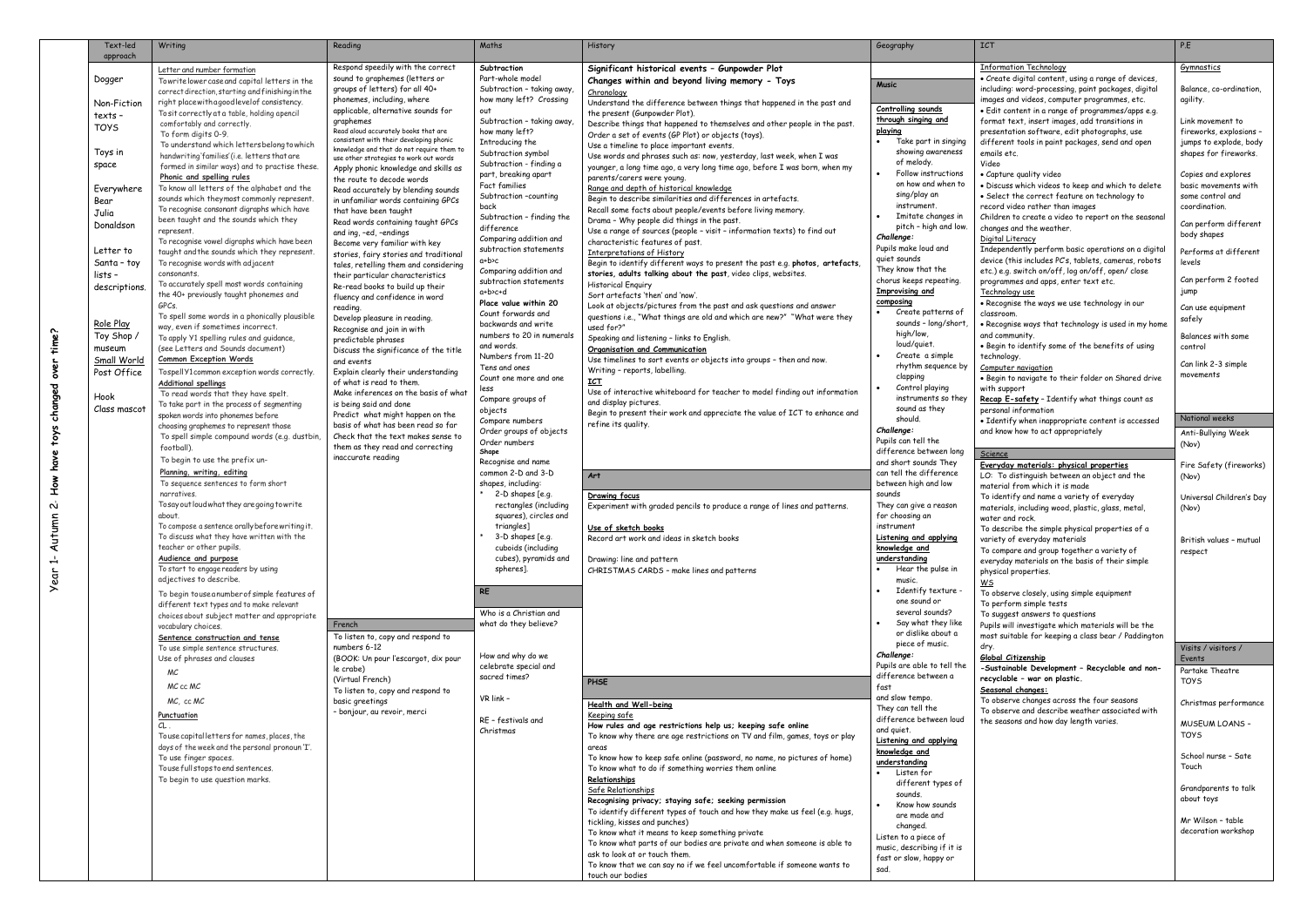Year 1- Spring 1 - Daring Creatures: Would you like a pet dragon?

Year 1- Spring 1 - Daring Creatures: Would you like a pet dragon?

| Text-led<br>approach  | Writing                                                                                                                                      | Reading                                                               | Maths                                                  | Geography                                             | History                                                                            | ICT                                                                                                                  | P.E                                               |
|-----------------------|----------------------------------------------------------------------------------------------------------------------------------------------|-----------------------------------------------------------------------|--------------------------------------------------------|-------------------------------------------------------|------------------------------------------------------------------------------------|----------------------------------------------------------------------------------------------------------------------|---------------------------------------------------|
|                       | Letter and number formation                                                                                                                  | Respond speedily with the                                             | Subtraction                                            | Geographical skills and                               |                                                                                    | Safety                                                                                                               | Indoor athletics:                                 |
| Marmaduke             | Towrite lower case and capital letters in the correct direction,                                                                             | correct sound to graphemes                                            | Add and subtract one-                                  | fieldwork<br>To use aerial photographs                | <b>Music</b>                                                                       | Be aware of the main risk associated with the internet                                                               | Run at different speeds.                          |
| the Very<br>Different | starting and finishing in the right place with a good level of                                                                               | (letters or groups of letters) for<br>all 40+ phonemes, including,    | digit and two-digit<br>numbers to 20, including        | and plan perspectives to                              |                                                                                    | • Recognise that they should not share certain types of<br>personal information online.                              | Jump from a standing                              |
| Dragon                | consistency.<br>To sit correctly at a table, holding apencil                                                                                 | where applicable, alternative                                         | zero                                                   | recognise landmarks and                               | Controlling sounds through singing and playing                                     | . Have a clear understanding of what to do if they have                                                              | position.                                         |
|                       | comfortably and correctly.                                                                                                                   | sounds for graphemes                                                  | Read, write and interpret                              | basic human and physical                              | Make and control long and short sounds                                             | concerns about inappropriate behaviour online.                                                                       | Performs a variety of                             |
| Komodo                | To form digits 0-9.                                                                                                                          | Read aloud accurately books that                                      | mathematical statements                                | features of their school;                             | (duration) in different ways including hitting and                                 | • Identify devices that can be used to search the                                                                    | throws with basic body                            |
| Dragons               | To understand which letters belong to which handwriting' families' (i.e.                                                                     | are consistent with their                                             | involving addition (+),                                | devise a simple map.                                  | shaking.                                                                           | internet                                                                                                             | control and control of                            |
|                       | letters that are formed in similar ways) and to practise these.                                                                              | developing phonic knowledge and<br>that do not require them to use    | subtraction (-) and equals                             | Within the school grounds<br>use simple fieldwork and | Challenge:<br>Pupils make loud and quiet sounds                                    | • Understand rules around e-safety<br>• Make decisions about whether or not statements found                         | the ball/resource.                                |
|                       | Phonic and spelling rules                                                                                                                    | other strategies to work out                                          | (=) signs<br>(appears also in Written                  | observational skills to                               | They know that the chorus keeps repeating.                                         | on the internet are true or not.                                                                                     |                                                   |
|                       | To know all letters of the alphabet and the sounds which theymost<br>commonly represent.                                                     | words                                                                 | Methods)                                               | study their school and its                            | Improvising and composing                                                          | Identify what things count as personal information                                                                   | Can travel in a variety<br>of ways including      |
|                       | To recognise consonant digraphs which have been taught and the                                                                               | Draw on what they already know                                        | Represent and use number                               | grounds using skills such as                          | Carefully choose sounds to achieve an effect                                       | • Identify when inappropriate content is accessed and                                                                | running and jumping.                              |
|                       | sounds which they represent                                                                                                                  | or on background information and                                      | bonds and related                                      | collecting data through                               | (including use of ICT)                                                             | know how to act appropriately                                                                                        |                                                   |
|                       | To recognise vowel digraphs which have been taught and the sounds                                                                            | vocabulary provided by the                                            | subtraction facts within                               | first-hand experience and                             | Create a simple rhythm sequence by clapping or<br>using percussion (glockenspiels) | Consider other people's feelings on the internet                                                                     | Beginning to perform a<br>range of different      |
|                       | which they represent.                                                                                                                        | teacher to develop understanding<br>Link what they read or hear read  | 10/20<br>Read, write and interpret                     | using equipment such as<br>thermometers and rain      | Start to compose with two or three                                                 | E-safety week.<br>Global Citizenship                                                                                 | throws.                                           |
|                       | To recognise words with adjacent consonants.<br>To accurately spell most words containing the 40+ previously taught                          | to their own experiences                                              | mathematical statements                                | gauges.                                               | notes.(glockenspiels)                                                              | -Sustainable Development - impact of people's                                                                        |                                                   |
|                       | phonemes and GPCs                                                                                                                            | Participate in discussion about                                       | involving addition (+),                                | <u>Collect Geographical data.</u>                     | Challenge:                                                                         | actions.                                                                                                             | Receives a ball/resource<br>(bean bag) with basic |
|                       | To spell some words in a phonically plausible way, even if                                                                                   | what is read to them, taking                                          | subtraction (-) and equals                             | Within the school grounds,                            | Pupils can tell the difference between long and short                              | Algorithms and programming                                                                                           | control                                           |
|                       | sometimes incorrect.                                                                                                                         | turns and listening to what                                           | (=) signs                                              | collect data by making                                | sounds They can tell the difference between high and                               | Make choices to control simple models or simulations                                                                 |                                                   |
|                       | To apply Y1 spelling rules and guidance, (see Letters and Sounds                                                                             | others say<br>Explain clearly their                                   | (appears also in Mental<br>Calculation)                | first-hand<br>simple,<br>observations and using       | low sounds<br>They can give a reason for choosing an instrument                    | . Understand what an algorithm is (a sequence of<br>instructions or set of rules for performing a specific           | Beginning to develop                              |
|                       | document)                                                                                                                                    | understanding of what is read to                                      | <u>Shape</u>                                           | simple equipment, such as                             | Listening and applying knowledge and understanding                                 | task) (out of the context of programming).                                                                           | basic hand-eye<br>coordination                    |
|                       | <b>Common Exception Words</b><br>Tospellall Y1 common exception words correctly.                                                             | them.                                                                 | Recognise and name                                     | thermometers, rain gauges                             | Hear different moods in music.                                                     | . Understand that algorithms need to be precise, simple,                                                             |                                                   |
|                       | Prefixes and Suffixes                                                                                                                        | Make inferences on the basis of                                       | common 2-D and 3-D                                     | Etc.                                                  | Say what they like or dislike about a piece of                                     | clear and limited.                                                                                                   | Participates in simple                            |
|                       | To successfully add the suffixes -ing, -ed, -to root words where                                                                             | what is being said and done                                           | shapes, including:                                     |                                                       | music.                                                                             | . Understand that an algorithm is implemented as                                                                     | games of attack vs<br>defence                     |
|                       | no change is needed in the spelling of the root words (e.g.                                                                                  | Predict what might happen on<br>the basis of what has been read       | 2-D shapes [e.g.]                                      | Fictional maps - dragon                               | Challenge:<br>Pupils are able to tell the difference between a fast                | program on a digital device.<br>· Input simple instructions (into programmable device or                             |                                                   |
|                       | helped, walking).                                                                                                                            | so far                                                                | rectangles (including<br>squares), circles and         | island / cops and robbers<br>street map               | and slow tempo.                                                                    | coding program) to see what happens.                                                                                 |                                                   |
|                       | <b>Additional spellings</b>                                                                                                                  | Check that the text makes sense                                       | triangles]                                             | Link to text                                          | They can tell the difference between loud and quiet.                               | · Write/input a simple a program/code (no desired                                                                    |                                                   |
|                       | To read words that they have spelt.<br>To take part in the process of segmenting spoken words into                                           | to them as they read and                                              | 3-D shapes [e.g.                                       | <b>RE</b>                                             | Listening and applying knowledge and understanding                                 | outcome)                                                                                                             | <b>National Weeks</b>                             |
|                       | phonemes before choosing graphemes to represent those                                                                                        | correcting inaccurate reading                                         | cuboids (including                                     |                                                       | Know how sounds are made and changed.                                              | Bee-Bots                                                                                                             |                                                   |
|                       | Planning, writing, editing                                                                                                                   | Apply phonic knowledge and skills<br>as the route to decode words     | cubes), pyramids and                                   | What makes a place                                    | Listen to a piece of music, describing if it is fast or<br>slow, happy or sad.     | Explore what happens when a sequence of instructions is                                                              |                                                   |
|                       | To say out loud what they are going to write about.                                                                                          | Read accurately by blending                                           | spheres].<br>Place value within 20/30                  | sacred?                                               | Controlling sounds through singing and playing                                     | given<br>· Give a set of simple instructions to follow a task                                                        | Drugs / Red Ribbon Day                            |
|                       | To compose a sentence orally before writing it.                                                                                              | sounds in unfamiliar words                                            | Tens and ones - teens and                              |                                                       | Make and control long and short sounds                                             | • Give a set of instructions to form simple geometric                                                                | (Jan)                                             |
|                       | To discuss what they have written with the teacher or other pupils.<br>To read their writing aloud clearly enough to be heard by their peers | containing GPCs that have been                                        | twenty numbers.                                        |                                                       | (duration) in different ways including hitting and                                 | shapes                                                                                                               | Internet Safety (Feb)                             |
|                       | and the teacher.                                                                                                                             | taught                                                                | Given a number, identify                               | <b>DT</b>                                             | shaking.                                                                           | • Improve/change their sequence of commands                                                                          | Dentist Day                                       |
|                       | To use adjectives to describe.                                                                                                               | Read words containing taught                                          | one more and one less<br>Use the language of: equal    |                                                       | Challenge:<br>Pupils make loud and quiet sounds                                    | Perform basic operations in a range of programmes/apps<br>· Create digital content, using a range of devices,        | Drugs Education:                                  |
|                       | Audience and purpose                                                                                                                         | GPCs and ing, -ed, -endings<br>Re-read books to build up their        | to, more than, less than                               |                                                       | They know that the chorus keeps repeating.                                         | including: word-processing, presentation software, paint                                                             | Self-awareness and                                |
|                       | Touse anumber of simple features of different text types and to make                                                                         | fluency and confidence in word                                        | (fewer), most, least                                   |                                                       |                                                                                    | packages, digital images and videos, computer                                                                        | reflection                                        |
|                       | relevant choices about subject matter and appropriate vocabulary                                                                             | reading.                                                              | Count, read and write                                  |                                                       | <b>Art</b>                                                                         | programmes, etc.                                                                                                     |                                                   |
|                       | choices.<br>To start to engage readers by using adjectives to describe.                                                                      | Listen to and discuss a wide                                          | numbers to 30 in                                       |                                                       |                                                                                    | · Edit content in a range of programmes/apps e.g. format                                                             | British values - Rule of                          |
|                       | Sentence construction and tense                                                                                                              | range of poems, stories and non-<br>fiction at a level beyond that at | numerals; count in<br>multiples of tens.               |                                                       | Sculpture and Printing focus<br>Experiment in printing with a range of everyday    | text, insert images, add transitions in presentation<br>software, edit photographs, use different tools in paint     | law                                               |
|                       | To use simple sentence structures.                                                                                                           | which they can read                                                   | Co pare numbers using the                              | PHSE                                                  | objects and materials.                                                             | packages, send and open emails etc.                                                                                  |                                                   |
|                       | Use of phrases and clauses                                                                                                                   | independently                                                         | language - more, less,                                 | Living in the wider world                             | Use a variety of techniques when printing eq. pressing,                            | • Combine digital content from multiple sources.                                                                     |                                                   |
|                       | MC.<br>MC, cc MC.                                                                                                                            | Learn to appreciate rhymes and                                        | egual to.                                              | Media literacy and Digital                            | rolling, rubbing and stamping to create patterns                                   |                                                                                                                      |                                                   |
|                       | MC cc MC                                                                                                                                     | poems, and to recite some by                                          | Order numbers - smallest                               | resilience                                            | Use of sketch books.                                                               |                                                                                                                      | Visits / visitors /                               |
|                       | Touse the joining word (conjunction) and to link ideas and sentences.                                                                        | heart                                                                 | to largest, largest to<br>smallest.                    | Using the internet and                                | Record art work and ideas in sketch books                                          |                                                                                                                      | Events                                            |
|                       | Tobegin to form simple compound sentences                                                                                                    |                                                                       | Measurement - Length                                   | digital devices;<br>communicating online              |                                                                                    | Science                                                                                                              | Enterprise - dragon<br>performance - sharing      |
|                       | <b>Punctuation</b>                                                                                                                           |                                                                       | <u>and Height</u>                                      | To know how and why                                   |                                                                                    |                                                                                                                      | of work, singing and                              |
|                       | CL.                                                                                                                                          |                                                                       | Compare lengths and                                    | people use the internet                               |                                                                                    |                                                                                                                      | poetry.                                           |
|                       | To use capital letters for names, places, the days of the week and the                                                                       |                                                                       | heights<br>Measure length                              | (the benefits of using the                            |                                                                                    | Animals including humans<br>LO: To identify and name a variety of common animals                                     |                                                   |
|                       | personal pronoun 'I'.                                                                                                                        |                                                                       | Measure Height                                         | internet and digital                                  |                                                                                    | including fish, amphibians, reptiles, birds and mammals                                                              |                                                   |
|                       | To use finger spaces.<br>Touse full stops to end sentences.                                                                                  |                                                                       |                                                        | devices)<br>To know how we can                        |                                                                                    | LO: To identify and name a variety of common animals                                                                 |                                                   |
|                       | Tobegintouse exclamation marks.                                                                                                              |                                                                       | French                                                 | communicate safely with                               |                                                                                    | that are carnivores, herbivores and omnivores                                                                        |                                                   |
|                       |                                                                                                                                              |                                                                       |                                                        | others online                                         |                                                                                    | To describe and compare the structure of a variety of                                                                |                                                   |
|                       |                                                                                                                                              |                                                                       | To be able to identify and<br>say the French names for |                                                       |                                                                                    | common animals (fish, amphibians, reptiles, birds and<br>mammals, including pets)                                    |                                                   |
|                       |                                                                                                                                              |                                                                       | the primary colours -                                  |                                                       |                                                                                    | <u>WS</u>                                                                                                            |                                                   |
|                       |                                                                                                                                              |                                                                       | bleu, rouge, jaune.                                    |                                                       |                                                                                    | To ask simple questions                                                                                              |                                                   |
|                       |                                                                                                                                              |                                                                       | To learn some simple                                   |                                                       |                                                                                    | To identify and classify                                                                                             |                                                   |
|                       |                                                                                                                                              |                                                                       | greetings - bonjour, ca va,                            |                                                       |                                                                                    |                                                                                                                      |                                                   |
|                       |                                                                                                                                              |                                                                       | au revoir, Je suis                                     |                                                       |                                                                                    | Pupils will ask questions about animals to find out what<br>group of animals they belong to. They will classify them |                                                   |
|                       |                                                                                                                                              |                                                                       |                                                        |                                                       |                                                                                    | according to their characteristics and the food they eat.                                                            |                                                   |
|                       |                                                                                                                                              |                                                                       |                                                        |                                                       |                                                                                    |                                                                                                                      |                                                   |
|                       |                                                                                                                                              |                                                                       |                                                        |                                                       |                                                                                    |                                                                                                                      |                                                   |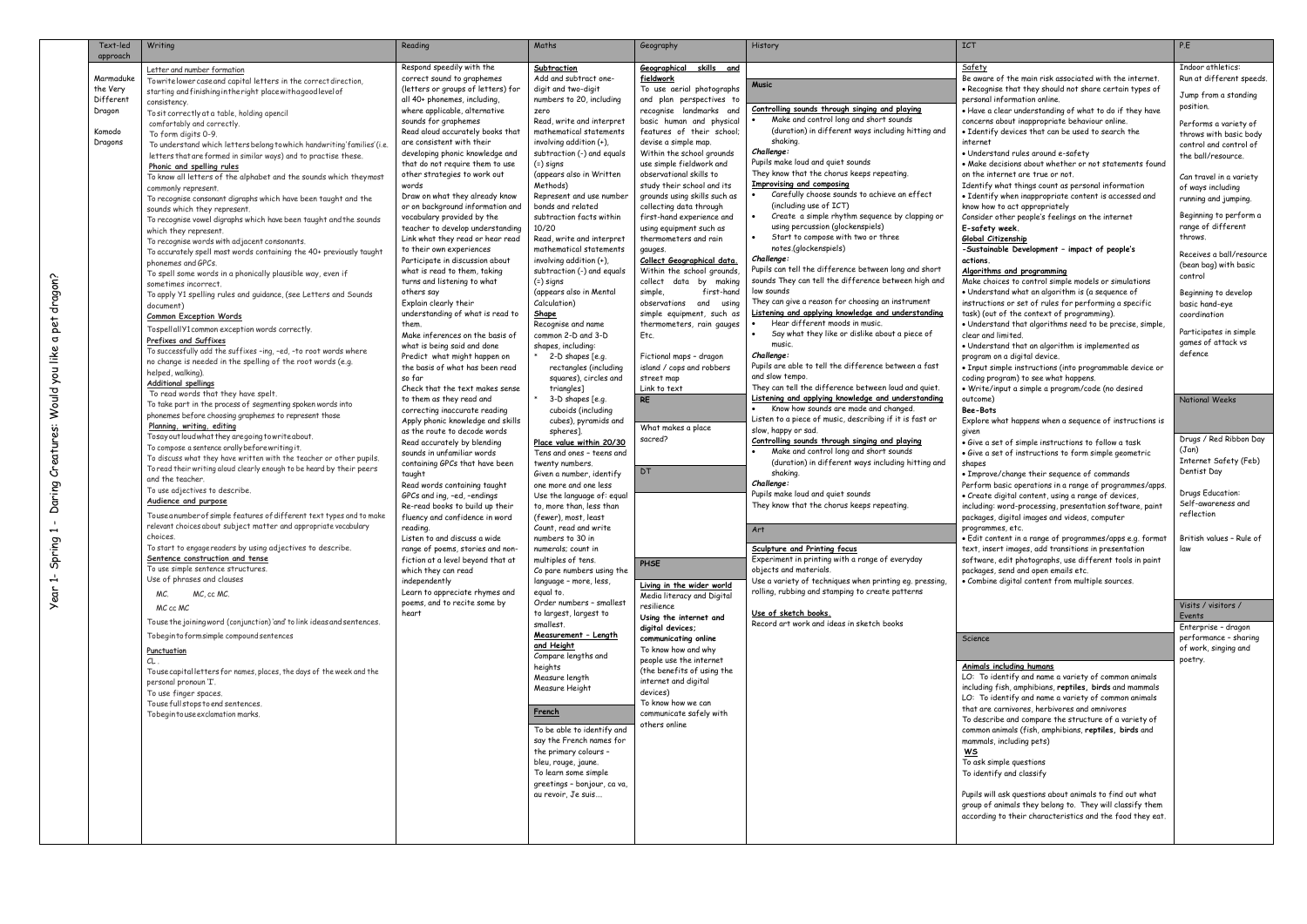| Text-led                     | Writing                                                                                                        | Reading                                                | Maths                                   | History                                                                           | Geography                                                                                                    | <b>ICT</b>                                                                                                        | P.E                                          |
|------------------------------|----------------------------------------------------------------------------------------------------------------|--------------------------------------------------------|-----------------------------------------|-----------------------------------------------------------------------------------|--------------------------------------------------------------------------------------------------------------|-------------------------------------------------------------------------------------------------------------------|----------------------------------------------|
| approach                     |                                                                                                                |                                                        |                                         |                                                                                   |                                                                                                              |                                                                                                                   |                                              |
| Lost and                     | Letter and number formation                                                                                    | Respond speedily with the                              | <u> Measurement -</u>                   | Changes within and beyond living                                                  | Collect Geographical data.                                                                                   | Digital Literacy                                                                                                  | Dance                                        |
| Found -                      | Towrite lower case and capital letters in the correct direction,                                               | correct sound to<br>graphemes (letters or              | Weight and Volume<br>Introduce mass and | memory - HOMES<br>Range and depth of historical                                   | Within the school grounds, collect data by making<br>simple, first-hand observations and using simple        | Independently perform basic operations on a digital<br>device (this includes PC's, tablets, cameras, robots etc.) | Copy and explore basic<br>movements and body |
| Oliver                       | starting and finishing in the right place with a good level of<br>consistency.                                 | groups of letters) for all                             | weight                                  | knowledge                                                                         | equipment, such as thermometers, rain gauges Etc.                                                            | e.g. switch on/off, log on/off, open/ close programmes                                                            | patterns                                     |
| Jeffers                      | To sit correctly at a table, holding apencil                                                                   | 40+ phonemes, including,                               | Measure mass                            | Begin to describe similarities and                                                | Communicate Geographical data                                                                                | and apps, enter text etc.                                                                                         |                                              |
|                              | comfortably and correctly.                                                                                     | where applicable,                                      | Compare mass                            | differences in artefacts.                                                         | Communicate findings through simple labelled                                                                 | Technology use                                                                                                    | Remember simple<br>movements and dance       |
| The way                      | To form digits 0-9.                                                                                            | alternative sounds for                                 | Introduce capacity                      | Use a range of source to find out                                                 | diagrams, maps, plans, pictograms, bar charts or simple                                                      | . Recognise the ways we use technology in our classroom.                                                          | steps                                        |
| back home<br>Oliver          | To understand which letters belong to which handwriting                                                        | graphemes<br>Read aloud accurately                     | and volume<br>Measure capacity          | characteristic features of past<br><b>Historical enquiry</b>                      | sentences.<br>Use age-appropriate, geographical vocabulary in                                                | . Recognise ways that technology is used in my home and<br>community.                                             |                                              |
| Jeffers                      | 'families'(i.e. letters that are formed in similar ways) and to<br>practise these.                             | books that are consistent                              | Compare capacity                        | Sort artefacts 'then' and 'now'.                                                  | discussion and written work.                                                                                 | . Begin to identify some of the benefits of using                                                                 | Links movements to<br>sounds and music.      |
|                              | Phonic and spelling rules                                                                                      | with their developing                                  | Addition and                            | Look at objects/pictures from the past                                            | <b>Music</b>                                                                                                 | technology.                                                                                                       |                                              |
| History of                   | To know all letters of the alphabet and the sounds which                                                       | phonic knowledge and that                              | Subtraction                             | and ask questions and answer questions                                            |                                                                                                              | Computer navigation                                                                                               | Respond to range of                          |
| Homes -                      | theymost commonly represent.                                                                                   | do not require them to use                             | Add by counting on                      | i.e., "What things are old and which are                                          | Controlling sounds through singing and playing                                                               | . Begin to navigate to their folder on Shared drive with                                                          | stimuli.                                     |
| teacher                      | To recognise consonant digraphs which have been taught and                                                     | other strategies to work<br>out words                  | Find and make number<br>bonds           | new?" "What were they used for?"<br>Identify different ways in which the          | Take part in singing showing awareness of                                                                    | support<br>. Liken the school system to finding an object in the                                                  |                                              |
| model texts                  | the sounds which they represent.<br>To recognise vowel digraphs which have been taught and the                 | Draw on what they already                              | Add by making 10                        | past is represented.                                                              | melody.<br>Challenge:                                                                                        | school. (e.g. in KS1 building, Yr1, Mrs Westron's room, on                                                        |                                              |
|                              | sounds which they represent.                                                                                   | know or on background                                  | Subtraction - not                       | Speaking and listening - links to English.                                        | Pupils make loud and quiet sounds                                                                            | the bookshelf)                                                                                                    |                                              |
|                              | To recognise words with adjacent consonants.                                                                   | information and vocabulary                             | crossing 10                             | Chronology                                                                        | They know that the chorus keeps repeating.                                                                   |                                                                                                                   |                                              |
| Role Play                    | To accurately spell most words containing the 40+ previously                                                   | provided by the teacher to                             | Subtraction - crossing<br>10            | Use words and phrases such as: now,<br>yesterday, last week, when I was           | Improvising and composing                                                                                    | <b>DT</b>                                                                                                         |                                              |
| Fantasy lands                | taught phonemes and GPCs.                                                                                      | develop understanding<br>Link what they read or        | Related facts                           | younger, a long time ago, a very long time                                        | Carefully choose sounds to achieve an effect                                                                 | Mechanisms - Design and Make: making - engineers                                                                  |                                              |
| Small World<br>Archaeologica | To spell some words in a phonically plausible way, even if<br>sometimes incorrect.                             | hear read to their own                                 | Com pare number                         | ago, before I was born, when my                                                   | (including use of ICT)<br>Create patterns of sounds - long/short,                                            | competition                                                                                                       | Visits/visitors/Events                       |
| dig /                        | To apply Y1 spelling rules and guidance, (see Letters and                                                      | experiences                                            | sentences                               | parents/carers were young.                                                        | high/low, loud/quiet.                                                                                        | VR link -<br>Engineering 3D - Transport                                                                           |                                              |
| dinosaurs                    | Sounds document)                                                                                               | Participate in discussion                              |                                         | Use timelines to sort events or objects                                           | Create a simple rhythm sequence by clapping or                                                               | Developing, planning and communicating ideas.                                                                     | Bell Tower - History of                      |
|                              | <b>Common Exception Words</b>                                                                                  | about what is read to<br>them, taking turns and        | Place value within 50<br>Numbers to 50  | into groups - then and now.<br>Interpretations of History                         | using percussion (glockenspiels)                                                                             | (Design)                                                                                                          | Warmsworth Hall                              |
| Hook - lost                  | TospellallY1 common exception words correctly.                                                                 | listening to what others                               | Tens and ones                           | Begin to identify different ways to                                               | Control playing instruments so they sound as                                                                 | To suggest ideas and explain what they are going to do.                                                           | (Visit??)                                    |
| Penguin                      | To spell days of the week correctly.                                                                           | say                                                    | Represent numbers to                    | present the past e.g. photos, artefacts,                                          | they should.<br>Start to compose with two or three                                                           | To identify a target group for what they intend to                                                                | <b>MUSEUM LOANS -</b>                        |
|                              | Prefixes and Suffixes                                                                                          | Explain clearly their                                  | 50                                      | stories, adults talking about the past,                                           | notes.(glockenspiels)                                                                                        | design and make.<br>To model their design ideas on card and paper. Use ICT                                        | homes from the past                          |
|                              | Touse-s and -es to form regular plurals correctly.<br>To use the prefix 'un-' accurately.                      | understanding of what is                               | One more and one less                   | video clips, websites.                                                            | Challenge:                                                                                                   | where appropriate.                                                                                                |                                              |
|                              | To successfully add the suffixes -ing, -ed, -er and -est to                                                    | read to them.<br>Make inferences on the                | Compare objects<br>within 50            | <u>Organisation and communication</u><br>Tell stories about the past - drama/role | Pupils can tell the difference between long and short                                                        | To develop their design ideas, applying findings from                                                             |                                              |
|                              | root words where no change is needed in the spelling of                                                        | basis of what is being said                            | Compare numbers                         | play.                                                                             | sounds They can tell the difference between high and                                                         | their earlier research.                                                                                           |                                              |
|                              | the root words (e.g. helped, quickest).                                                                        | and done                                               | within 50                               | Writing - reports, labelling and recounts.                                        | low sounds<br>They can give a reason for choosing an instrument                                              | Working with tools, equipment, materials and                                                                      |                                              |
|                              | <b>Additional spellings</b>                                                                                    | Predict what might                                     | Order numbers within                    | Drawing things from the past.                                                     | Listening and applying knowledge and understanding                                                           | components to make quality products. (Make)<br>(Technical Knowledge)                                              |                                              |
|                              | To read simple compound words - football, dustbin.<br>To read words that they have spelt.                      | happen on the basis of                                 | 50                                      | <u>іст</u>                                                                        | Say what they like or dislike about a piece of                                                               | To learn how mechanisms can be used in different ways,                                                            |                                              |
|                              | To take part in the process of segmenting spoken words into                                                    | what has been read so far<br>Check that the text makes | Count in 2s<br>Count in 10s             | Use television, recorders, ICT programs,<br>camera, tablets, and VR headsets to   | music.                                                                                                       | eg. wheels, axles, fixed or moving joints.                                                                        |                                              |
|                              | phonemes before choosing graphemes to represent those                                                          | sense to them as they                                  |                                         | explore historical themes.                                                        | Challenge:                                                                                                   | (Levers, sliders, wheels and axles.)                                                                              |                                              |
|                              | Planning, writing, editing                                                                                     | read and correcting                                    | <b>PHSE</b>                             | Use of interactive whiteboard for                                                 | Pupils are able to tell the difference between a fast<br>and slow tempo.                                     | To make their design using appropriate techniques.                                                                |                                              |
|                              | Tosay out loud what they are going to write about.                                                             | inaccurate reading                                     | Living in the Wider                     | teacher to model finding out information                                          | They can tell the difference between loud and quiet.                                                         | To use tools, eg. scissors and a hole punch, safely.<br>To use simple finishing techniques to improve the         |                                              |
|                              | To compose a sentence orally before writing it.<br>To discuss what they have written with the teacher or other | Apply phonic knowledge                                 | World                                   | and display pictures.<br>Begin to present their work and                          | Listening and applying knowledge and understanding                                                           | appearance of their product.                                                                                      |                                              |
|                              | pupils.                                                                                                        | and skills as the route to<br>decode words             | Money and work                          | appreciate the value of ICT to enhance                                            | Begin to represent sounds with drawing.                                                                      | Evaluating processes and products (evaluate)                                                                      |                                              |
|                              | To read their writing aloud clearly enough to be heard by their                                                | Read accurately by                                     | Strengths and<br>interests; jobs in the | and refine its quality.                                                           | Challenge:<br>Listen to a piece of music, describing if it is fast or                                        | To evaluate their product by discussing how well it                                                               |                                              |
|                              | peers and the teacher.                                                                                         | blending sounds in                                     | community                               | Global Citizenship                                                                | slow, happy or sad.                                                                                          | works in relation to the purpose.<br>To evaluate their products as they are developed,                            |                                              |
|                              | To use adjectives to describe.<br>To sequence sentences to form short narratives.                              | unfamiliar words                                       | To know what                            | -Social Justice and Empathy - fairness                                            | Listening and appraising - 'Soar'                                                                            | identifying strengths and possible changes they might                                                             |                                              |
|                              | To reread their writing to check that it makes sense and to                                                    | containing GPCs that have<br>been taught               | strengths we have and                   | rich and poor - local area (past<br>homes) and another context.                   | https://www.teachingideas.co.uk/soar                                                                         | make.                                                                                                             |                                              |
|                              | independently begintomakechanges.                                                                              | Read words containing                                  | everyone has<br>different ones          | Brazil - Olympics - Globalisation and                                             | Using voices expressively by singing songs.                                                                  | To evaluate their product by asking questions about                                                               |                                              |
|                              | Audience and purpose                                                                                           | taught GPCs and ing, -ed, -                            | To know about the                       | Interdependence.                                                                  | Playing instrument 'c' 'd' on instrument (glockenspiel)                                                      | what they have made and how they have gone about it.                                                              |                                              |
|                              | Touseanumber of simple features of different text types and to                                                 | endings                                                | different types of                      |                                                                                   | French                                                                                                       |                                                                                                                   |                                              |
|                              | make relevant choices about subject matter and appropriate                                                     | Re-read books to build up<br>their fluency and         | jobs in our community                   | - People and places in the locality<br>Warmsworth Hall.                           | To listen to, copy and respond to secondary colour                                                           | <b>Science</b>                                                                                                    |                                              |
|                              | vocabulary choices.<br>To start to engage readers by using adjectives to describe.                             | confidence in word                                     | (school and in<br>Warmsworth)           |                                                                                   | words - vert, orange, violet.                                                                                | Seasonal changes:                                                                                                 |                                              |
|                              | Sentence construction and tense                                                                                | reading.                                               | To know how                             | Comparing Warmsworth hall to modern                                               | To listen to, copy and respond to simple greetings -<br>bonjour, ca va, au revoir, merci, Je suis (revision) | To observe changes across the four seasons                                                                        |                                              |
|                              | To use simple sentence structures.                                                                             |                                                        | different jobs require                  | homes.                                                                            | (Virtual French)                                                                                             | To observe and describe weather associated with the                                                               |                                              |
|                              | Use of phrases and clauses                                                                                     |                                                        | different strengths                     | RE                                                                                |                                                                                                              | seasons and how day length varies.                                                                                | <b>National Weeks</b>                        |
|                              | MC, cc MC.<br>MC.                                                                                              |                                                        |                                         | How and why do we celebrate special and                                           |                                                                                                              |                                                                                                                   |                                              |
|                              | MC cc MC                                                                                                       |                                                        |                                         | sacred times?                                                                     |                                                                                                              | VR link weather video and data collection                                                                         | Dentist Day (March)                          |
|                              | Touse the joining word (conjunction) and to link ideas and                                                     |                                                        |                                         | Global Citizenship                                                                |                                                                                                              |                                                                                                                   |                                              |
|                              | sentences.                                                                                                     |                                                        |                                         | - Human Rights - respect others                                                   |                                                                                                              |                                                                                                                   |                                              |
|                              | Tobeginto formsimple compound sentences                                                                        |                                                        |                                         | beliefs during special times.                                                     |                                                                                                              |                                                                                                                   | Road safety including<br>walking and cycling |
|                              | Punctuation                                                                                                    |                                                        |                                         | VR link -                                                                         |                                                                                                              |                                                                                                                   |                                              |
|                              | $CL$ .                                                                                                         |                                                        |                                         |                                                                                   |                                                                                                              |                                                                                                                   |                                              |
|                              | To use capital letters for names, places, the days of the week and                                             |                                                        |                                         | Places of worship                                                                 |                                                                                                              |                                                                                                                   |                                              |
|                              | the personal pronoun 'I'.<br>To use finger spaces.                                                             |                                                        |                                         |                                                                                   |                                                                                                              |                                                                                                                   |                                              |
|                              | Touse full stops to end sentences.                                                                             |                                                        |                                         |                                                                                   |                                                                                                              |                                                                                                                   |                                              |
|                              | Tobegintouse question marks and exclamation marks                                                              |                                                        |                                         |                                                                                   |                                                                                                              |                                                                                                                   |                                              |
|                              |                                                                                                                |                                                        |                                         |                                                                                   |                                                                                                              |                                                                                                                   |                                              |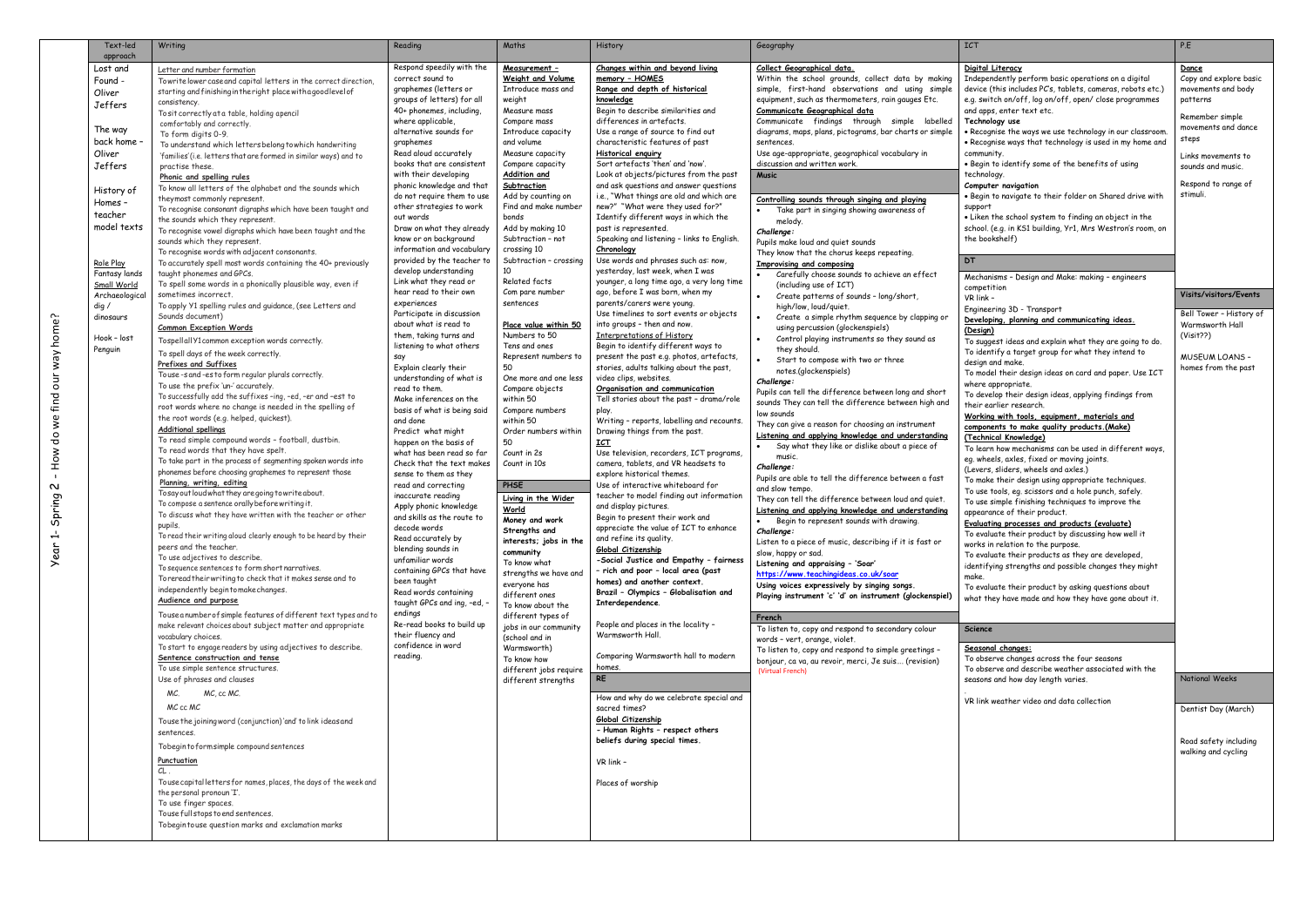| Text-led             | Writing                                                                                                        | Reading                                                | Maths                                            | Geography                                                                              | History                                                                                                         | <b>ICT</b>                                                                                                  | P.E                       |
|----------------------|----------------------------------------------------------------------------------------------------------------|--------------------------------------------------------|--------------------------------------------------|----------------------------------------------------------------------------------------|-----------------------------------------------------------------------------------------------------------------|-------------------------------------------------------------------------------------------------------------|---------------------------|
| approach<br>Creature | Letter and number formation                                                                                    | Read common exception                                  | Multiplication and                               | <b>Locational Knowledge</b>                                                            |                                                                                                                 | <b>Information Technology</b>                                                                               | <u>Games</u>              |
| Features ·           | Towrite lower case and capital letters in the correct direction                                                | words, noting unusual                                  | <b>Division</b>                                  | To locate, name and say their address                                                  |                                                                                                                 | Perform basic operations in a range of                                                                      | Perform a rar             |
|                      | starting and finishing in the right place with a good level of                                                 | correspondences between                                | Count in 10s and 5s                              | town and the country they live in.                                                     | <b>Music</b>                                                                                                    | programmes/apps.                                                                                            | different thr             |
| Natasha              | consistency.                                                                                                   | spelling and sound and                                 | Make equal groups                                | To locate the countries and capital cities                                             | Listening and apprising - The Carnival of Animals by                                                            | · Create digital content, using a range of devices,                                                         |                           |
| Durley               | To sit correctly at a table, holding apencil                                                                   | where these occur in the<br>word                       | Add equal groups<br>Make arrays                  | in the UK.<br>Understands that a world map shows all                                   | <b>Camille-Saint Saens</b>                                                                                      | including: word-processing, paint packages, digital images<br>and videos, computer programmes, etc.         | Receives a                |
|                      | comfortably and correctly.                                                                                     | Read words with                                        | Make doubles                                     | countries of the world.                                                                |                                                                                                                 | • Edit content in a range of programmes/apps e.g.                                                           | ball/resource             |
| Meerkat              | To form digits 0-9.<br>To understand which letters belong to which handwriting                                 | contractions [for example,                             | Make equal groups -                              | To locate UK and identify other countries                                              | Playing instruments (glockenspiel) to play 'g' 'c' and                                                          | format text, insert images, add transitions in                                                              | bag) with bas<br>control  |
| Mail-                | 'families' (i.e. letters that are formed in similar ways) and to                                               | I'm, I'll, we'll], and                                 | grouping                                         | that are part of Europe e.g. France,                                                   |                                                                                                                 | presentation software, edit photographs, use different                                                      |                           |
| Emily                | practise these.                                                                                                | understand that the                                    | Make equal groups -                              | Germany, Spain.                                                                        |                                                                                                                 | tools in paint packages, send and open emails etc.                                                          | Beginning to a            |
| Gravett              | Phonic and spelling rules                                                                                      | apostrophe represents the                              | sharing                                          | VR link<br>Geographical skills and fieldwork                                           | Controlling sounds through singing and playing<br>Follow instructions on how and when to sing/play              | · Combine digital content from multiple sources.<br>Word Processing                                         | basic hand-ey             |
|                      | To know all letters of the alphabet and the sounds which                                                       | omitted letter(s)<br>Become very familiar with         | <u>Fractions</u><br>Find a half                  | To use world maps, atlases and globes to                                               | an instrument                                                                                                   | · Use spacebar, back space, delete, and return.                                                             | coordination              |
|                      | theymost commonly represent.<br>To recognise consonant digraphs which have been taught and                     | key stories, fairy stories                             | Find a guarter                                   | identify the United Kingdom and its                                                    | Make and control long and short sounds                                                                          | · Use one hand when typing.                                                                                 | Participates i            |
| Teacher              | the sounds which they represent.                                                                               | and traditional tales,                                 | <u> Geometry - position</u>                      | countries and surrounding seas.                                                        | (duration) in different ways including hitting and                                                              | • Remember the location of some letter keys.                                                                | games of atto             |
| model                | To recognise vowel digraphs which have been taught and the                                                     | retelling them and                                     | ad direction                                     |                                                                                        | shaking.                                                                                                        | • Type a sentence/caption to present.                                                                       | defence                   |
| texts                | sounds which they represent.                                                                                   | considering their                                      | Describe turns                                   | Paddington - look at comparing London to                                               | Challenge:<br>Pupils make loud and quiet sounds                                                                 | Graphics                                                                                                    |                           |
| linked to            | To recognise words with adjacent consonants.                                                                   | particular characteristics<br>Listen to and discuss a  | Describe position<br>Place value to 100          | Doncaster<br>Paddington link - where he came from                                      | They know that the chorus keeps repeating.                                                                      | . Use ICT to generate ideas for their work<br>· Use various tools such as brushes, pens, rubber,            | Athletics: field          |
|                      | To accurately spell most words containing the 40+ previously<br>taught phonemes and GPCs.                      | wide range of poems,                                   | Counting to 100                                  | <b>VR</b> link                                                                         | <b>Improvising and composing</b>                                                                                | stamps, shapes.                                                                                             | (sports day pre           |
| <b>YWP</b> visit     | To spell some words in a phonically plausible way, even if                                                     | stories and non-fiction at                             | Partitioning numbers                             | Place Knowledge                                                                        | Create patterns of sounds - long/short,                                                                         | • Save and print work                                                                                       | Soft Javelin, Sho         |
|                      | sometimes incorrect.                                                                                           | a level beyond that at                                 | Comparing numbers                                | To identify geographical similarities and                                              | high/low, loud/quiet.                                                                                           |                                                                                                             | Relay, Sprint, Hig<br>LDR |
|                      | To apply Y1 spelling rules and guidance, (see Letters and                                                      | which they can read                                    | within 50                                        | differences through studying the human                                                 | Create a simple rhythm sequence by clapping or                                                                  | <b>DT</b>                                                                                                   |                           |
|                      | Sounds document)                                                                                               | independently<br>Learn to appreciate                   | Ordering numbers<br>1 more / 1 less              | and physical geography by comparing two<br>places in the UK.                           | using percussion (glockenspiels)<br>Control playing instruments so they sound as                                | Developing, planning and communicating ideas.                                                               |                           |
|                      | <b>Common Exception Words</b>                                                                                  | rhymes and poems, and to                               | Count in 2s                                      | London / Doncaster                                                                     | they should.                                                                                                    | (Design)                                                                                                    | Games: Cricket            |
|                      | TospellallY1 common exception words correctly.                                                                 | recite some by heart                                   | Count in 10s                                     | Additional supporting objectives:                                                      | Start to compose with two or three                                                                              | To draw on their own experiences to help generate                                                           | Visits/visitors/          |
|                      | To spell days of the week correctly.                                                                           | Explain clearly their                                  | Count in 5s                                      | Begin to formulate questions such as:                                                  | notes.(glockenspiels)                                                                                           | ideas<br>To suggest ideas and explain what they are going to do.                                            |                           |
|                      | Prefixes and Suffixes<br>To use-s and -es to form regular plurals correctly.                                   | understanding of what is                               |                                                  | What is it like to live in this place?                                                 | Challenge:                                                                                                      | To identify a target group for what they intend to                                                          | Yorkshire Wild            |
|                      | To use the prefix 'un-' accurately.                                                                            | read to them.<br>Make inferences on the                |                                                  | Draw and label pictures to show how                                                    | Pupils can tell the difference between long and short<br>sounds They can tell the difference between high and   | design and make - create a home for a new species of                                                        | (YWP) visit               |
|                      | To successfully add the suffixes -ing, -ed, -er and -est to                                                    | basis of what is being said                            |                                                  | different places can be.                                                               | low sounds                                                                                                      | animal in the woodland - Forest                                                                             |                           |
|                      | root words where no change is needed in the spelling of                                                        | and done                                               |                                                  | Text - Paddington Bear goes to London                                                  | They can give a reason for choosing an instrument                                                               | To model their design ideas on card and paper. Use ICT                                                      |                           |
|                      | the root words (e.g. helped, quickest).                                                                        | Predict what might                                     |                                                  |                                                                                        | Listening and applying knowledge and understanding                                                              | where appropriate.                                                                                          |                           |
|                      | <b>Additional spellings</b><br>To read simple compound words - football, dustbin.                              | happen on the basis of                                 |                                                  |                                                                                        | Hear different moods in music.                                                                                  | To develop their design ideas, applying findings from<br>their earlier research.                            |                           |
|                      | To read words that they have spelt.                                                                            | what has been read so far<br>Check that the text makes |                                                  |                                                                                        | Identify texture - one sound or several sounds?<br>Challenge:                                                   | Working with tools, equipment, materials and                                                                |                           |
|                      | To take part in the process of segmenting spoken words into                                                    | sense to them as they                                  | <b>PHSE</b>                                      |                                                                                        | Pupils are able to tell the difference between a fast                                                           | components to make quality products. (Make)                                                                 |                           |
|                      | phonemes before choosing graphemes to represent those                                                          | read and correcting                                    | Health and well being                            |                                                                                        | and slow tempo.                                                                                                 | (Technical Knowledge)                                                                                       |                           |
|                      | Planning, writing, editing                                                                                     | inaccurate reading                                     | Physical health and                              |                                                                                        | They can tell the difference between loud and quiet.                                                            | To learn about the properties of materials<br>To build structures, exploring how they can be made stronger, |                           |
|                      | Tosay out loud what they are going to write about.                                                             | Respond speedily with the                              | mental well being<br>Keeping healthy;            | French                                                                                 | Listening and applying knowledge and understanding                                                              | stiffer and more stable.                                                                                    |                           |
|                      | To compose a sentence orally before writing it.<br>To discuss what they have written with the teacher or other | correct sound to                                       | food and exercise;                               | To listen to, copy and respond to primary                                              | Begin to represent sounds with drawing.                                                                         | With support, measure, mark out, cut and shape a range of                                                   |                           |
|                      | pupils.                                                                                                        | graphemes (letters or<br>groups of letters) for all    | hygiene routines; sun                            | and secondary colour words - bleu, rouge,<br>jaune, vert, orange, violet. Also - noir, | Challenge:<br>Listen to a piece of music, describing if it is fast or                                           | materials.<br>To make their design using appropriate techniques.                                            |                           |
|                      | To read their writing aloud clearly enough to be heard by their                                                | 40+ phonemes, including,                               | safety                                           | blanc, gris, marron (brun).                                                            | slow, happy or sad.                                                                                             | To use tools, eq. scissors and a hole punch, safely.                                                        |                           |
|                      | peers and the teacher.                                                                                         | where applicable,                                      | To know ways to take                             | To listen to, copy and respond to                                                      |                                                                                                                 | To assemble, join and combine materials and components                                                      |                           |
|                      | To use adjectives to describe.                                                                                 | alternative sounds for                                 | care of themselves on<br>a daily basis (washing) | numbers 1-12                                                                           | <b>Science</b>                                                                                                  | together using a variety of temporary methods, eg. glues or<br>masking tape.                                |                           |
|                      | To sequence sentences to form short narratives.<br>To reread their writing to check that it makes sense and to | graphemes                                              | To about healthy and                             | (BOOK: Un pour l'escargot, dix pour le                                                 |                                                                                                                 | To use simple finishing techniques to improve the                                                           |                           |
|                      | independently begintomakechanges.                                                                              | Read aloud accurately<br>books that are consistent     | unhealthy foods                                  | crabe)<br>(Virtual French)                                                             | <b>Animals including humans</b>                                                                                 | appearance of their product.                                                                                |                           |
|                      | Audience and purpose                                                                                           | with their developing                                  | (sugars in foods and                             |                                                                                        | LO: To identify and name a variety of common animals                                                            | Evaluating processes and products (evaluate)                                                                |                           |
|                      | Touse a number of simple features of different text types and to                                               | phonic knowledge and that                              | drinks)                                          |                                                                                        | including fish, amphibians, reptiles, birds and<br>mammals LO: To identify and name a variety of                | To disassemble and evaluate familiar products.<br>To evaluate their product by discussing how well it       |                           |
|                      | make relevant choices about subject matter and appropriate                                                     | do not require them to use                             | To know about people<br>who can help them to     |                                                                                        | common animals that are carnivores, herbivores and                                                              | works in relation to the purpose.                                                                           |                           |
|                      | vocabulary choices.                                                                                            | other strategies to work                               | stay healthy (such as                            |                                                                                        | omnivores                                                                                                       | To evaluate their products as they are developed,                                                           |                           |
|                      | To start to engage readers by using adjectives to describe.                                                    | out words<br>Apply phonic knowledge                    | parents, doctors,                                |                                                                                        | To describe and compare the structure of a variety of                                                           | identifying strengths and possible changes they might                                                       |                           |
|                      | Sentence construction and tense<br>To use simple sentence structures.                                          | and skills as the route to                             | nurses, dentists, lunch                          |                                                                                        | common animals (fish, amphibians, reptiles, birds and                                                           |                                                                                                             |                           |
|                      | Use of phrases and clauses                                                                                     | decode words                                           | supervisors)                                     | <b>RE</b>                                                                              | mammals, including pets)<br>WS                                                                                  | To evaluate their product by asking questions about<br>what they have made and how they have gone about it. | <b>National Weeks</b>     |
|                      | MC.<br>MC, cc MC.                                                                                              | Read accurately by                                     | To know which type of<br>play will keep us       |                                                                                        | To ask simple questions                                                                                         |                                                                                                             |                           |
|                      | MC cc MC                                                                                                       | blending sounds in                                     | physically healthy                               | What does it mean to belong to a faith                                                 | To identify and classify                                                                                        |                                                                                                             |                           |
|                      |                                                                                                                | unfamiliar words<br>containing GPCs that have          |                                                  | community?<br>Global Citizenship                                                       | To observe closely                                                                                              |                                                                                                             | Health Eating (           |
|                      | Touse the joining word (conjunction) and to link ideas and<br>sentences.                                       | been taught                                            | <b>Drugs Education -</b>                         | -Identity and diversity cont.                                                          |                                                                                                                 |                                                                                                             | Smile Day (May            |
|                      | Tobeginto form simple compound sentences                                                                       | Read words containing                                  | Medicines and people                             |                                                                                        | Pupils will ask questions about animals to find out what<br>group of animals they belong to. They will classify |                                                                                                             | <b>British values</b>     |
|                      |                                                                                                                | taught GPCs and -s, -es, -                             | who help us                                      | Art                                                                                    | them according to their characteristics and the food                                                            |                                                                                                             |                           |
|                      | Punctuation<br>CL.                                                                                             | ing, -ed, -er and -est                                 | ·Staying Healthy<br>Medicines .                  |                                                                                        | they eat.                                                                                                       |                                                                                                             | Individual liber          |
|                      | To use capital letters for names, places, the days of the week and                                             | endings Read other words<br>of more than one syllable  | Who gives us                                     |                                                                                        | Trip to YWP - hands-on experience / enrichment                                                                  |                                                                                                             |                           |
|                      | the personal pronoun 'I'.                                                                                      | that contain taught GPCs                               | medicines                                        |                                                                                        |                                                                                                                 |                                                                                                             |                           |
|                      | To use finger spaces.                                                                                          |                                                        |                                                  |                                                                                        | Plant sunflowers<br>Global Citizenship                                                                          |                                                                                                             |                           |
|                      | Touse full stops to end sentences.                                                                             |                                                        |                                                  |                                                                                        | -Globalisation - climate - what we can grow -                                                                   |                                                                                                             |                           |
|                      | Tobegintouse question marks and exclamation marks.                                                             |                                                        |                                                  |                                                                                        | fruit/veg.                                                                                                      |                                                                                                             |                           |
|                      |                                                                                                                |                                                        |                                                  |                                                                                        |                                                                                                                 |                                                                                                             |                           |
|                      |                                                                                                                |                                                        |                                                  |                                                                                        | Trees - name and identify                                                                                       |                                                                                                             |                           |
|                      |                                                                                                                |                                                        |                                                  |                                                                                        | Plant beans                                                                                                     |                                                                                                             |                           |

| ICT                                                                                                        | P.E                              |
|------------------------------------------------------------------------------------------------------------|----------------------------------|
| <u> Information Technology</u>                                                                             | Games                            |
| Perform basic operations in a range of                                                                     | Perform a range of               |
| programmes/apps.                                                                                           | different throws.                |
| · Create digital content, using a range of devices,                                                        |                                  |
| including: word-processing, paint packages, digital images                                                 | Receives a                       |
| and videos, computer programmes, etc.                                                                      | ball/resource (bean              |
| · Edit content in a range of programmes/apps e.g.                                                          | bag) with basic                  |
| format text, insert images, add transitions in                                                             | control                          |
| presentation software, edit photographs, use different                                                     |                                  |
| tools in paint packages, send and open emails etc.                                                         | Beginning to develop             |
| · Combine digital content from multiple sources.                                                           | basic hand-eye                   |
| Word Processing                                                                                            | coordination                     |
| · Use spacebar, back space, delete, and return.<br>• Use one hand when typing.                             |                                  |
| . Remember the location of some letter keys.                                                               | Participates in simple           |
| • Type a sentence/caption to present.                                                                      | games of attack vs               |
| <b>Graphics</b>                                                                                            | defence                          |
| • Use ICT to generate ideas for their work                                                                 |                                  |
| · Use various tools such as brushes, pens, rubber,                                                         | Athletics: field events          |
| stamps, shapes.                                                                                            | (sports day prep) SLJ,           |
| • Save and print work                                                                                      | Soft Javelin, Shot Putt,         |
|                                                                                                            | Relay, Sprint, High Jump,<br>LDR |
| <b>DT</b>                                                                                                  |                                  |
| Developing, planning and communicating ideas.                                                              | Games: Cricket                   |
| <u>(Design)</u><br>To draw on their own experiences to help generate                                       |                                  |
| ideas.                                                                                                     | Visits/visitors/Events           |
| To suggest ideas and explain what they are going to do.                                                    | Yorkshire Wildlife Park          |
| To identify a target group for what they intend to                                                         | (YWP) visit                      |
| design and make - create a home for a new species of                                                       |                                  |
| animal in the woodland - Forest                                                                            |                                  |
| To model their design ideas on card and paper. Use ICT                                                     |                                  |
| where appropriate.                                                                                         |                                  |
| To develop their design ideas, applying findings from<br>their earlier research.                           |                                  |
| Working with tools, equipment, materials and                                                               |                                  |
| <u>components to make quality products.(Make)</u>                                                          |                                  |
| (Technical Knowledge)                                                                                      |                                  |
| To learn about the properties of materials                                                                 |                                  |
| To build structures, exploring how they can be made stronger,                                              |                                  |
| stiffer and more stable.                                                                                   |                                  |
| With support, measure, mark out, cut and shape a range of                                                  |                                  |
| materials.                                                                                                 |                                  |
| To make their design using appropriate techniques.<br>To use tools, eg. scissors and a hole punch, safely. |                                  |
| To assemble, join and combine materials and components                                                     |                                  |
| together using a variety of temporary methods, eg. glues or                                                |                                  |
| masking tape.                                                                                              |                                  |
| To use simple finishing techniques to improve the                                                          |                                  |
| appearance of their product.                                                                               |                                  |
| Evaluating processes and products (evaluate)                                                               |                                  |
| To disassemble and evaluate familiar products.                                                             |                                  |
| To evaluate their product by discussing how well it                                                        |                                  |
| works in relation to the purpose.<br>To evaluate their products as they are developed,                     |                                  |
| identifying strengths and possible changes they might                                                      |                                  |
| make.                                                                                                      |                                  |
| To evaluate their product by asking questions about                                                        |                                  |
| what they have made and how they have gone about it.                                                       | <b>National Weeks</b>            |
|                                                                                                            |                                  |
|                                                                                                            | Health Eating (June)             |
|                                                                                                            | Smile Day (May/June)             |
|                                                                                                            | British values                   |
|                                                                                                            |                                  |
|                                                                                                            | Individual liberty               |
|                                                                                                            |                                  |
|                                                                                                            |                                  |
|                                                                                                            |                                  |
|                                                                                                            |                                  |
|                                                                                                            |                                  |
|                                                                                                            |                                  |
|                                                                                                            |                                  |
|                                                                                                            |                                  |